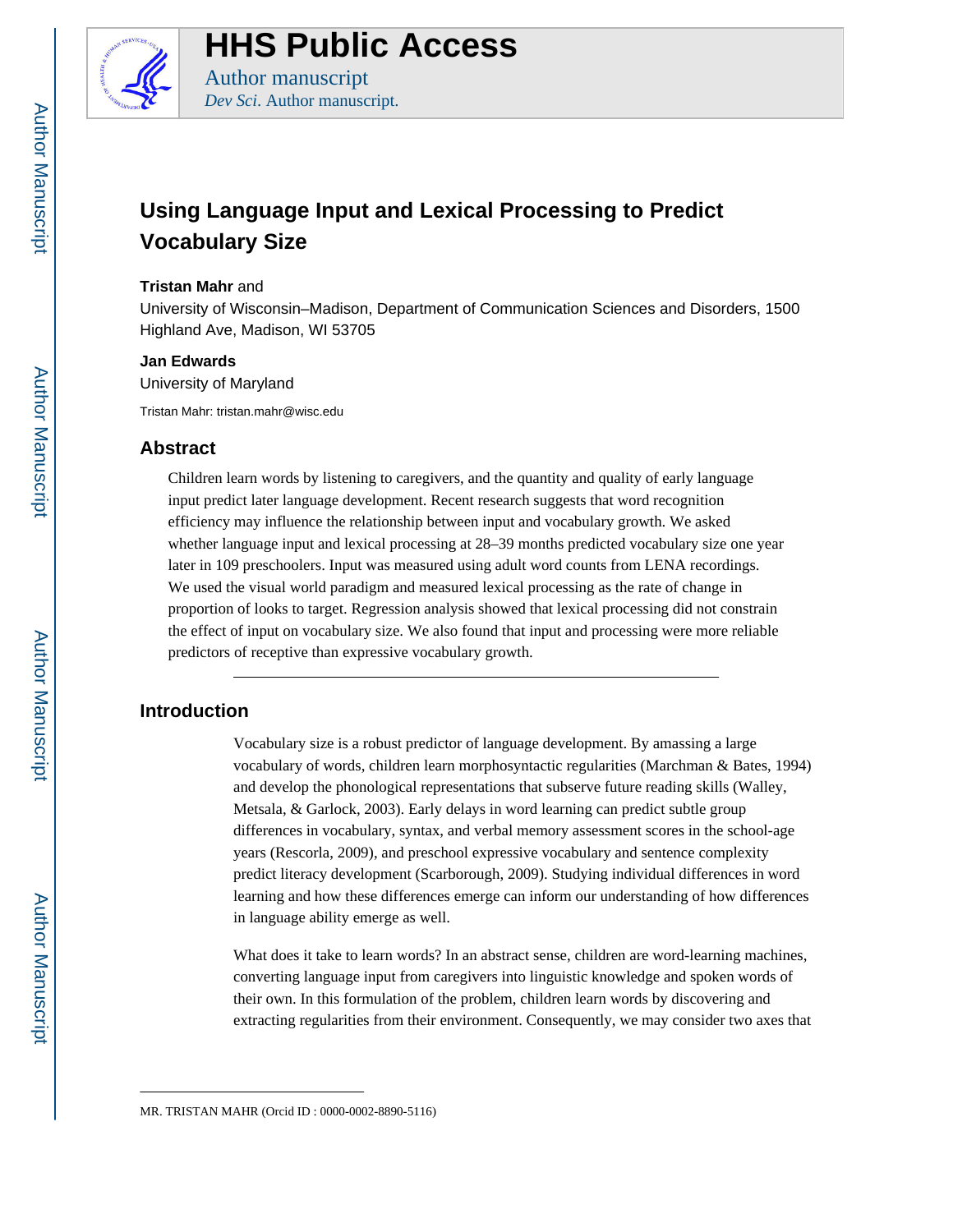constrain word learning: the teaching environment and the child's ability to process and extract information.

There is a well-established literature documenting how environmental factors influence language development (Hoff, 2006). In particular, the amount of early language input from caregivers predicts language development later on (e.g., Hart & Risley, 1995; Hoff, 2003; Huttenlocher, Haight, Bryk, Seltzer, & Lyons, 1991; Rowe, 2012). In a landmark study, Hart and Risley (1995) found that children from different socioeconomic backgrounds experienced very different language environments. Children from higher SES families, compared to children from lower SES families, heard more words (tokens) and more different words (types) and showed better language outcomes. The reported "30 million word gap" in cumulative language input between high-SES and low-SES families has become a public health issue and the target for high-profile interventions (Shankar, 2014).

Although greater language input predicts greater language outcomes, there is no reason to think all words are equally informative. Research on input "quality" has examined whether some features of language input are more important and more informative than others for shaping language outcomes. Hoff (2003) found that features of caregivers' speech explained word-learning differences in two-year-olds from families with high school-educated mothers versus college-educated mothers. In particular, SES category explained little variance in vocabulary growth over and above caregiver mean-length of utterance, baseline vocabulary size, and child birth order. Hoff (2003) concluded that SES influences caregiver speech, but it is caregiver speech that drives language learning "by providing data to the child's wordlearning mechanisms" (p. 1374). In this case, data from high-SES families included more word types and tokens and longer utterances.

A child's environment predicts language outcomes. Large changes in environment, measured by socioeconomic differences, predict group differences in the quantity and makeup of child-directed speech. But even within SES groups, families vary considerably in measures of child-directed speech (Weisleder & Fernald, 2013). There is also a qualityversus-quantity dimension to language input—not all words or utterances are equally educational—but language quantity may provide a reasonable approximation of the amount of high-quality learning experiences available to a child.

We now consider the other axis for word learning: a child's ability to process information. Speech perception, segmentation, and recognition skills measured in the first year predict vocabulary measures in the second and third years (see Cristia, Seidl, Junge, Soderstrom, & Hagoort, 2014 for a systematic review). For example, in a conditioned head-turn speech perception experiment with 6-month-olds, Tsao, Liu, and Kuhl (2004) found the number of trials needed to reach a criterion performance correlated with expressive vocabulary at 24 months ( $r = −148$ ). In this case, children who needed fewer trials to learn a contrast developed larger vocabularies 18 months later. Kuhl et al. (2008) found that event-related potentials at 7.5 months predicted vocabulary growth such that children who were more sensitive to native phonetic contrasts had larger vocabularies at 18 and 24 months compared to children who were more sensitive to non-native contrasts. Finally, a meta-analysis of six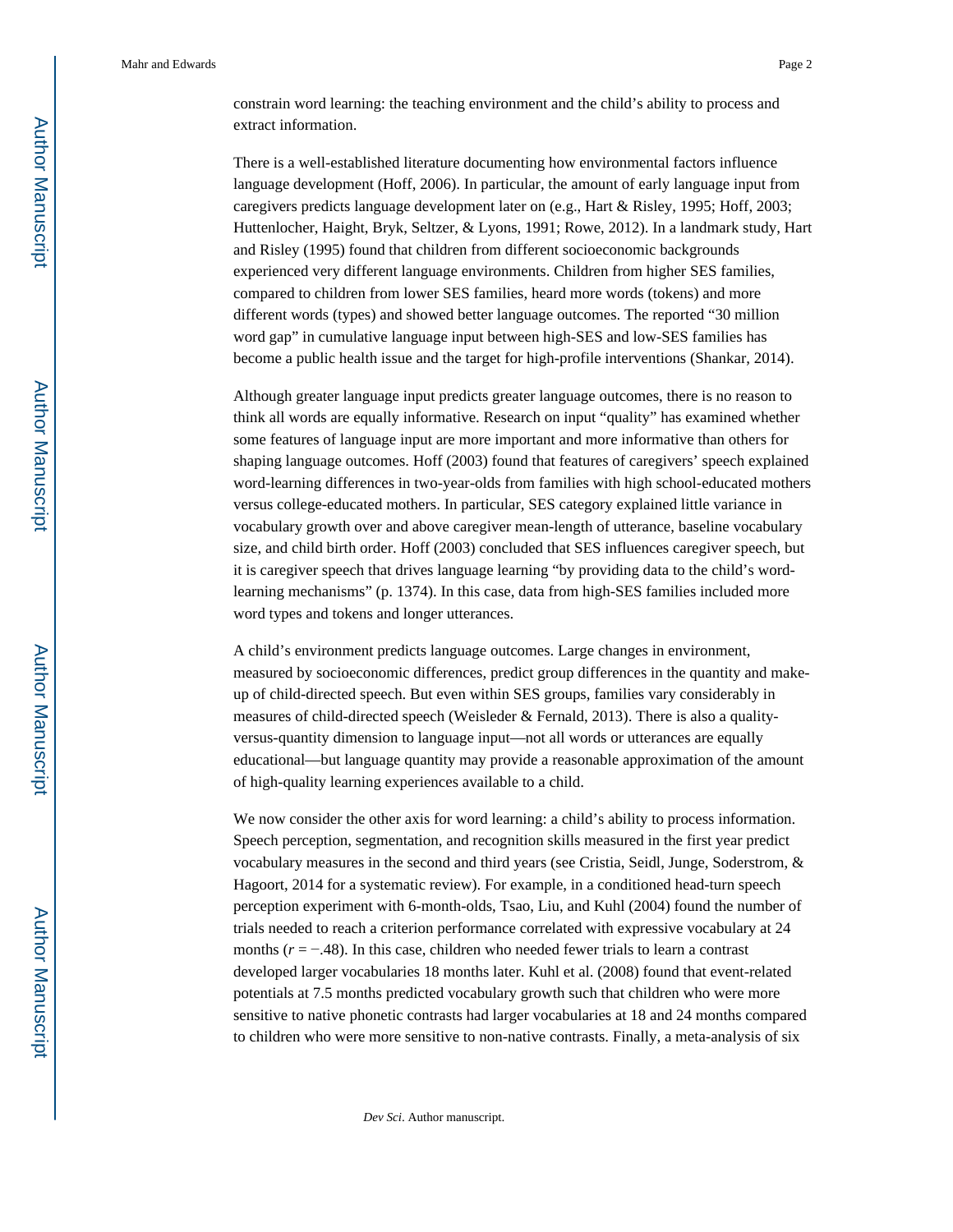speech segmentation studies by Junge and Cutler (2014) found a median correlation of .33, 95% CI [.17, .48] between word segmentation measures and later language outcomes.

Infants who are better at extracting the sounds and shapes of words in their ambient language have larger vocabularies in toddlerhood. The ability to process words (lexical processing or word recognition) also predicts future language outcomes. This kind of processing is commonly assessed by eyetracking tasks which measure how quickly and reliably a child fixates on an image after hearing its label. In this paradigm, short-term and long-term effects have been found between processing and later outcomes. Fernald and Marchman (2012) found that late-talking toddlers with faster lexical processing at 18 months were more likely to move into the normal range of vocabulary scores by 24 months. Marchman and Fernald (2008) found that accuracy and speed of lexical processing at age two predicted language and working memory scores at age eight. Lany (2017) found a relationship between speed of lexical processing and novel word learning in 18-month-olds and 30-month-olds. Children who were faster at recognizing familiar words were also more accurate at recognizing novel words in a word-learning task.

Both language environment and ability to process speech can shape language outcomes, but only a few longitudinal studies have considered how these two factors work together. Newman, Rowe, and Bernstein Ratner (2015) examined how language input and processing at 7 months predicted vocabulary at 24 months. They found that amount of time listening to novel (unfamiliarized) words predicted vocabulary size, as did type-token-ratio of caregiver speech such that more repetitive speech predicted larger vocabularies. These two predictors jointly predicted vocabulary size, but did not significantly interact and were weakly correlated. Therefore, they concluded the learning environment and the child's processing ability supported language development independently.

In eyetracking studies with older children, however, mediating relationships have been found between input and lexical processing. Hurtado, Marchman, and Fernald (2008) found that maternal talk at 18 months predicted lexical processing speed and vocabulary size at 24 months in 27 Spanish-learning children from predominantly low-SES families. Processing speed mediated the effect of input on vocabulary size, suggesting that maternal input provides practice for processing words and children who are more efficient at recognizing words learned more words. Vocabulary size, however, also mediated the effect of maternal speech on processing speed. Because processing and vocabulary size were measured at the same time, it is not clear which mediation path (or both, in some reciprocal effect) better explains the data. In short, these the measures are interrelated, with maternal input predicting future processing and vocabulary outcomes.

In a very similar study, Weisleder and Fernald (2013) studied 29 Spanish-learning children from low-SES families and found that processing and language input at 19 months of age predicted vocabulary size at 24 months. Lexical processing, however, mediated the effect of input on future vocabulary. The authors concluded that increased input affords more opportunities to practice recognizing words and that greater processing efficiency facilitated word learning. Another important question, however, is whether the beneficial effects of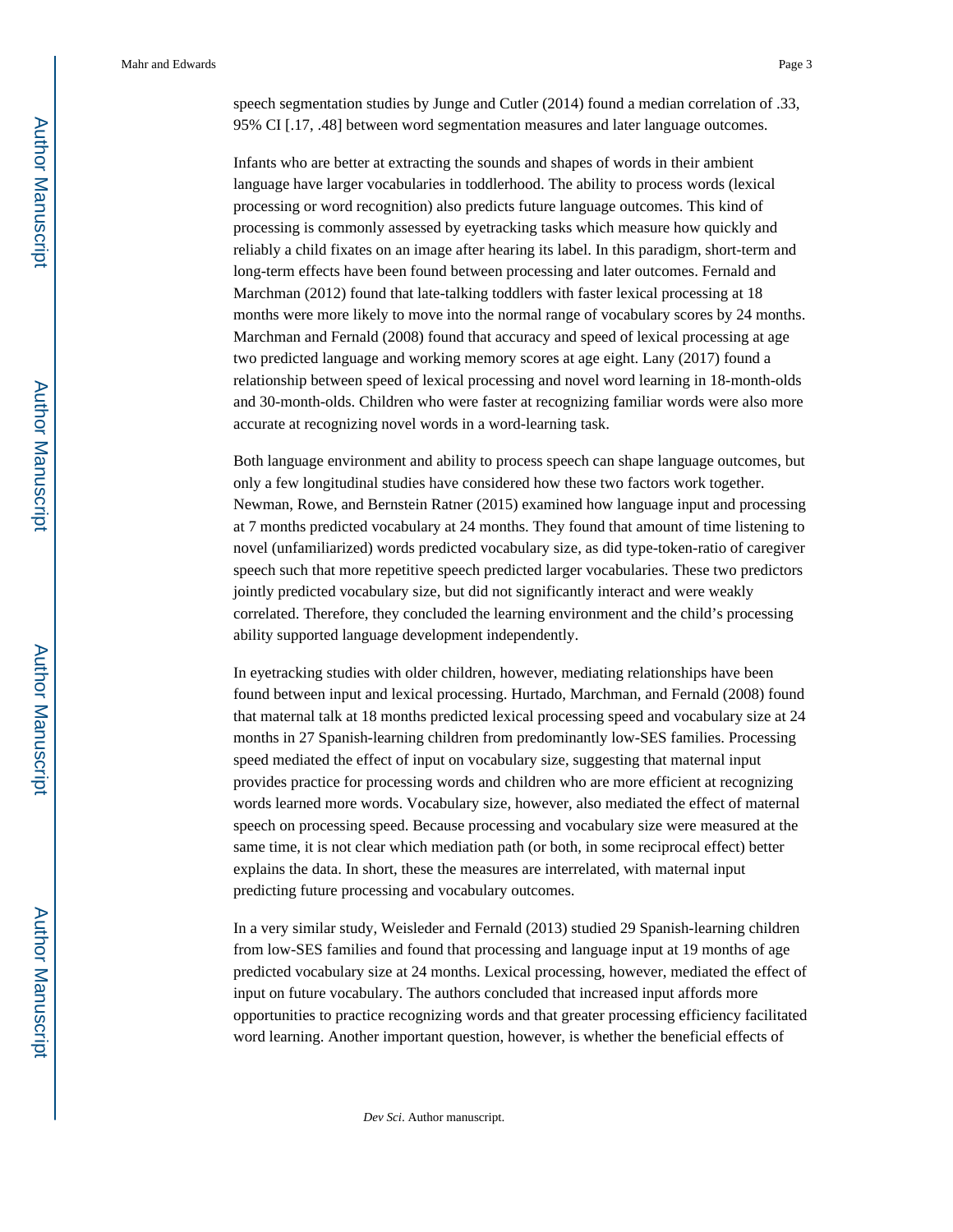language input on later vocabulary size are *constrained* by the child's ability to efficiently process that input.

Although a body of research shows that processing measures in infancy and toddlerhood predict future vocabulary size, it is unclear whether this relationship holds in older children, even just beyond toddlerhood. Are children who are more efficient at processing language better word-learners more generally, or is this relationship observed only at the earliest stages of word learning? Children's vocabularies rapidly develop from about 18 months on, with 30-month-olds producing five times as many words as 18-month-olds. Furthermore, some of the early variability in vocabulary size disappears by preschool age (e.g., Paul, 1993; Rescorla, Mirak, & Singh, 2000). Failure for this trend to hold for preschool children would imply that processing is more critical for word learning at younger ages. Perhaps, preschool children have accumulated enough practice at recognizing familiar words that a processing advantage no longer translates into an advantage in learning words.

Additionally, it is not clear how environmental and child-level factors will interact in older children. Given the consistent positive relationship between language input measures and vocabulary, we would expect input quantity to predict vocabulary growth. In Newman et al. (2015), input repetitiveness and processing predicted vocabulary size independently, whereas in Weisleder and Fernald (2013) and Hurtado et al. (2008), the role of input worked indirectly, as mediated by lexical processing. In an older cohort, however, children might be fast enough at recognizing words such that input and processing independently predict word learning.

In this study, we examined the same kinds of variables as Weisleder and Fernald (2013): lexical processing, amount of language input, and vocabulary size at a future time. Because our study involved older children (28–39 months at Time 1), and we used different tasks. Specifically, we used direct measures of vocabulary at *both* time points, and we measured lexical processing using the more demanding four-image visual world paradigm rather than the two-image looking-while-listening paradigm. Because we have vocabulary measures at both time points, we can study how the environmental and child-level factors predict *change* in vocabulary, as opposed to future vocabulary size. Differences in word-learning trajectories emerge by 18 months (e.g., Frank, Braginsky, Yurovsky, & Marchman, 2016). Rowe, Raudenbush, and Goldin-Meadow (2012) found that the shape of a child's vocabulary growth-curve from 14 to 46 months predicted vocabulary size at 54 months, so it is important to factor in a child's prior vocabulary when studying how they accumulate new words.

#### **Research Questions**

We asked whether language input and lexical processing efficiency at age 2 ½–3 predicted vocabulary size one year later. At the heart of the matter is whether children who are more efficient at processing language are better word-learners. Processing measures in infancy and toddlerhood both predict future vocabulary size, and this study asks whether that effect still holds in this older cohort.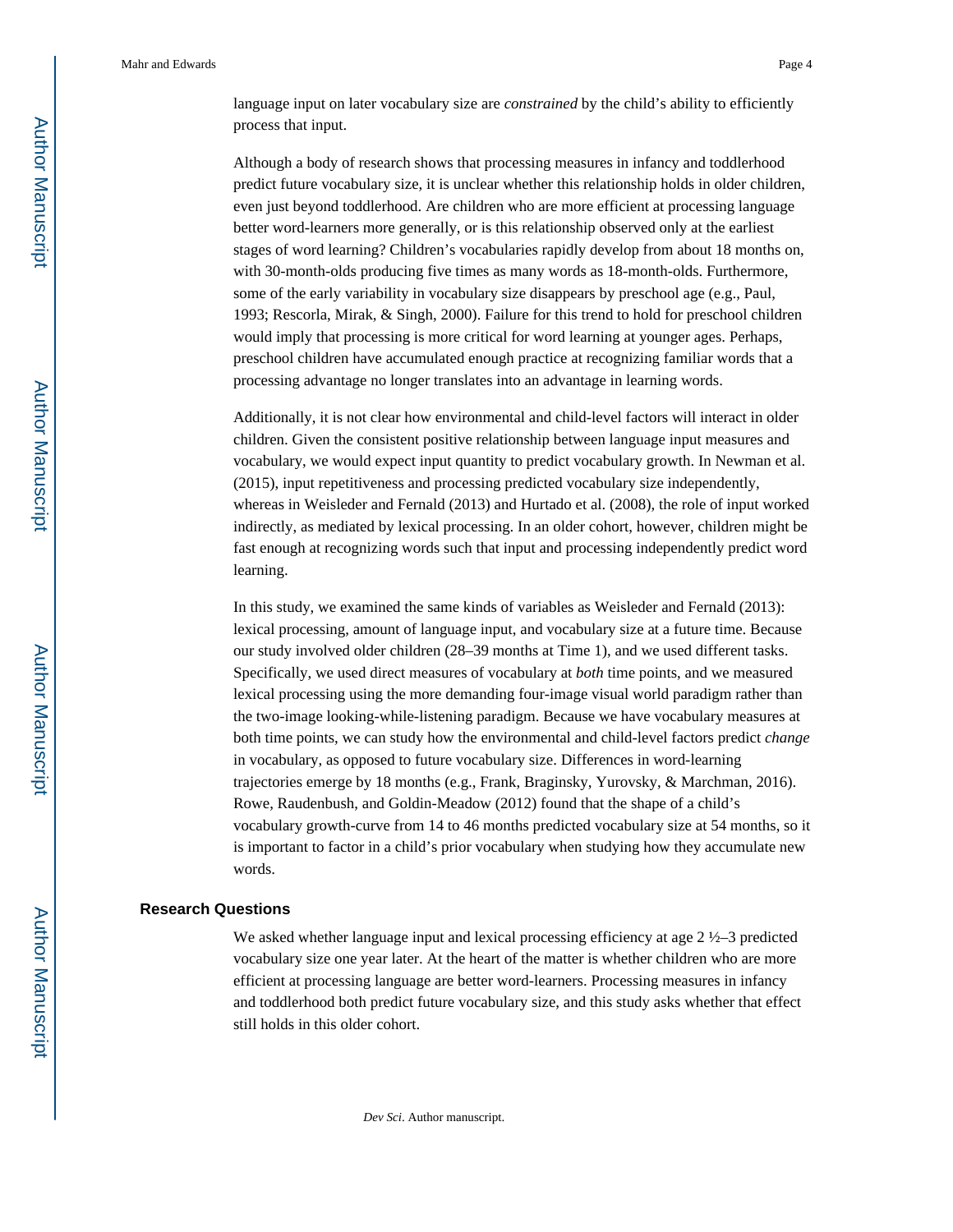We also asked how input and processing interacted with each other. One possible interaction is a moderating relationship where processing efficiency constrains the effect of input on vocabulary growth. This outcome would imply that word recognition efficiency is a bottleneck for word learning, even at age 3. Alternatively, we might not observe any relationships between language input and processing. In this case, processing does not constrain a child's ability to learn from ambient speech, so that both support word learning independently.

Finally, we asked whether language input and processing predict differences in vocabulary growth. Specifically, we asked whether these measures are useful predictors of future vocabulary size when controlling for concurrent vocabulary size.

## **Methods and Measurements**

#### **Participants**

We report all measurements and data exclusions following guidelines in Nosek et al. (2014). We examined data from the first two time points of a longitudinal study of preschoolers from English-speaking households. At Time 1 in the study, the children were 28–39 months old. During Time 1, we collected our measures of language input, lexical processing and vocabulary. At Time 2, we collected follow-up vocabulary measures when the children were 39–52 months old.

A total of 172 children provided vocabulary, processing and input data at Time 1. We excluded 5 children with cochlear implants from the present analysis. We also excluded 16 children identified by parents as late-talkers. Of the remaining children, 139 provided vocabulary measures at Time 2. As detailed below, we excluded 4 children for having inadequate home-language recordings and 26 children for having unreliable eyetracking data. A final total of 109 children were used in the vocabulary analyses. A small subset of the Time 1 vocabulary and eyetracking data  $(n = 14)$  was previously reported in Law, Mahr, Schneeberg, and Edwards (2016), which analyzed vocabulary size and concurrent lexical processing in a diverse group of participants. All children underwent a hearing screening at both time points, and they had normal speech, language, and cognitive development according to parent report.

Stimuli were presented in children's home dialect, either Mainstream American English (MAE) or African American English (AAE). We made an initial guess about what the home dialect was likely to be based on a number of factors, including the recruitment source and the child's address. For most children, the home dialect was MAE. If we thought the home dialect might be AAE, a native AAE speaker who was a fluent dialect-shifter was scheduled for the lab visit, and she confirmed the home dialect by listening to the caregiver interact with the child during the consent procedure at the beginning of the visit. AAE was the home dialect for 4 of the 109 participants.

Several other measurements were collected as part of the longitudinal study. They are not analyzed here because we limit attention to only the measures relevant for the analysis of input, processing, and vocabulary. Other unanalyzed Time 1 tasks were two picture-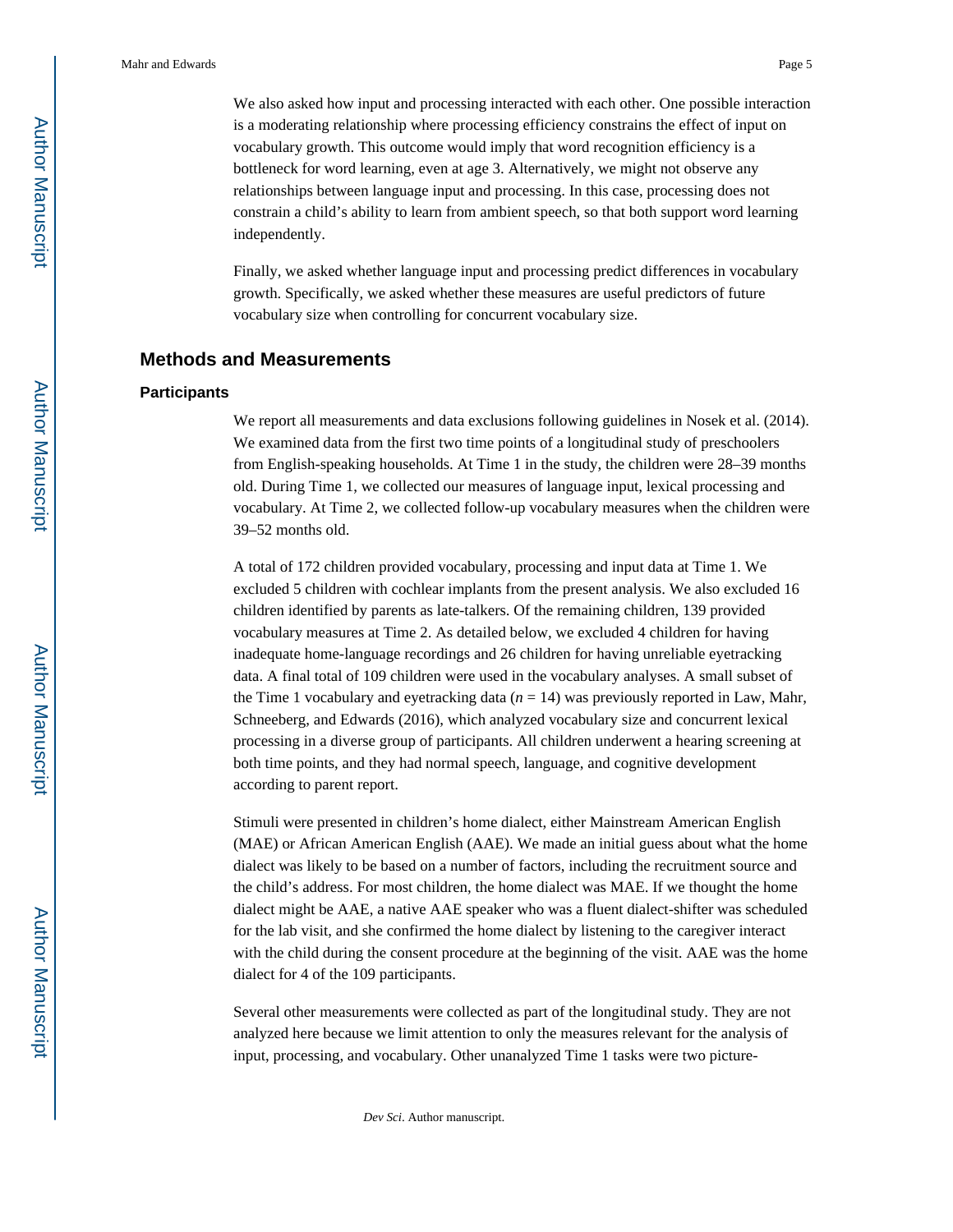prompted word-repetition tasks (Edwards & Beckman, 2008), an eyetracking task with mispronunciations of familiar words (Law & Edwards, 2015), a minimal pair discrimination task (based on Baylis, Munson, & Moller, 2008), a verbal fluency task (WJ-III Retrieval Fluency subtest, Woodcock, McGrew, & Mather, 2001), a shape stroop task (Carlson, 2005), and an articulation test (GFTA-2, Goldman & Fristoe, 2000). Parents completed the *MacArthur-Bates Communicative Development Inventory* (Fenson et al., 2007), an inventory about executive function (BRIEF-P, Gioia, Espy, & Isquith, 2003), a survey about early literacy practices in the home (Senechal, 2006), and a demographic survey that included a multiple-choice question on maternal education level. A similar test battery was used at Time 2, with the addition of new tasks targeting phonological awareness (CTOPP-2, Wagner, Torgesen, Rashotte, & Pearson, 2013) and speech perception (SAILS task in Rvachew, 2006).

#### **Vocabulary**

At both time points, children received the *Expressive Vocabulary Test, 2nd Edition* (EVT-2, Williams, 2007) and its receptive counterpart, the *Peabody Picture Vocabulary Test, 4th Edition* (PPVT-4, L. M. Dunn & Dunn, 2007). In the expressive test, children were presented an image and had to name it. In the receptive test, children were presented four images and had to select a named image. For our analyses, we used growth scale values provided by each test; these values transform raw scores (words correct) into a scale that grows linearly with age.

#### **Language input**

Language input data was collected using a Language Environment Analysis (LENA) digital recorder, a small device worn by a child (Ford, Baer, Xu, Yapanel, & Gray, 2008). The device records all audible sounds for up to 16 hours. The recorder and instructions for using it were given to families. We instructed families to activate the recorder in the morning and record a typical day for the child. LENA software analyzed each recording to generate a summary of the child's language environment (Ford et al., 2008). The measures included 1) hourly word-counts of adult language in the child's environment, 2) hourly number of childadult and adult-child conversational turns, 3) hourly proportions of meaningful (nearby) speech, distant speech, noise, television/electronics, and silence, and 4) hourly number of child vocalizations.

We computed the averages of each of these hourly measurements, excluding data from hours recorded after midnight. We computed the duration of the remaining before-midnight data in seconds, computing the number of hours from the number of seconds. This adjustment corrects for hours where the recording started midway through an hour. The average hourly adult word count then was the total adult word count in the recording divided by the number of hours. Our procedure differed that from Weisleder and Fernald (2013): That study only used the adult word counts from segments that coders had classified as child-directed.

We excluded recordings that might provide unreliable information. We excluded 3 recordings with less than 10 hours of data recorded before midnight, because such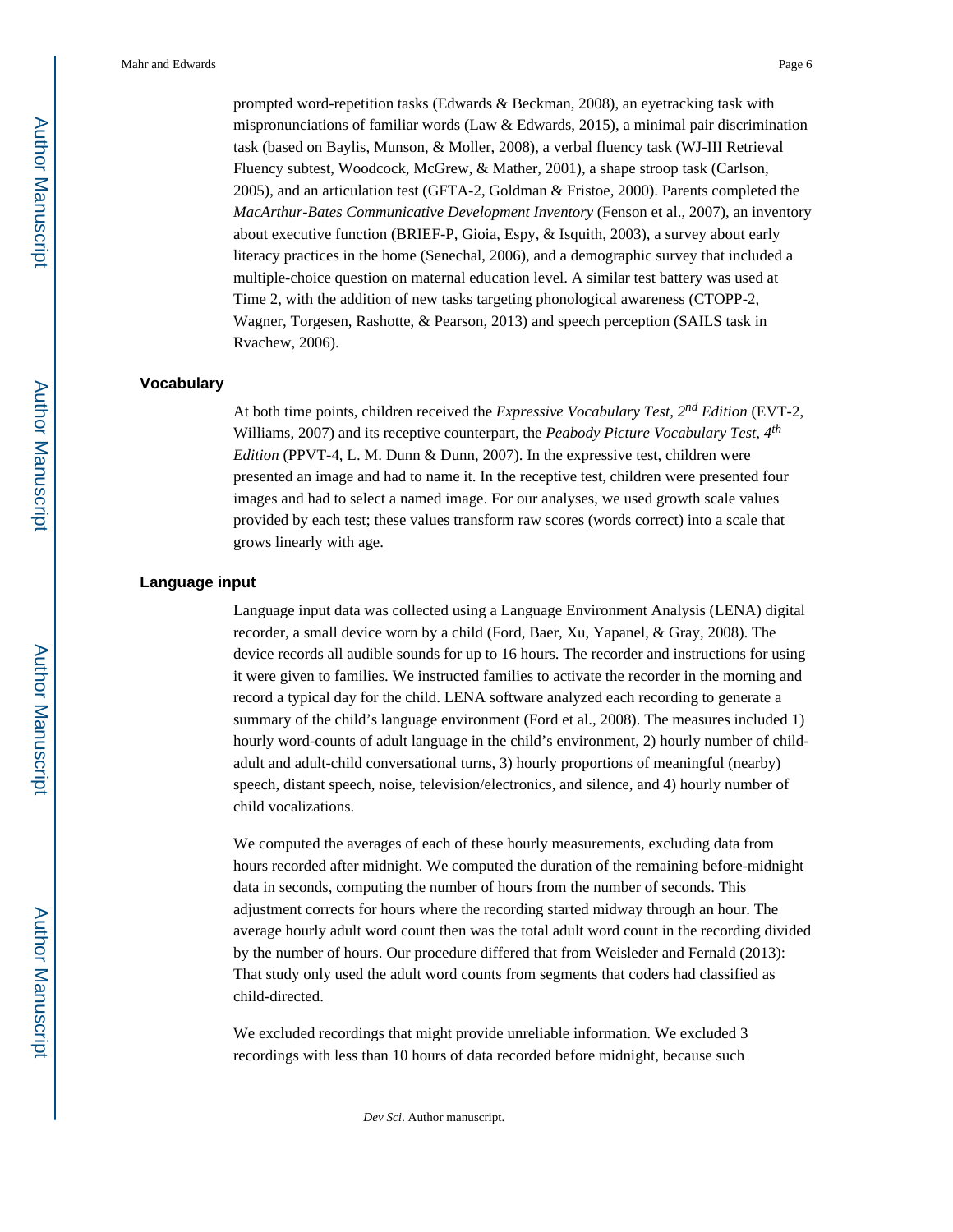recordings undersampled the child's day. LENA software documentation also recommends that recordings be at least 10 hours in duration (LENA Foundation, 2015). We excluded 1 recording from a child who did not wear the device.

#### **Lexical processing**

**Eyetracking procedure—**To measure lexical processing, we used the visual world paradigm, an experimental procedure that has been used with children and adults (e.g., Allopenna, Magnuson, & Tanenhaus, 1998; Huang & Snedeker, 2011; Law et al., 2016; McMurray, Samelson, Lee, & Tomblin, 2010). In this paradigm, images of objects are presented onscreen followed by a prompt to view one of the images. An eyetracker records the participant's gaze location over time. By examining how gaze changes in response to speech, we study the time course of word recognition. This particular experiment was described and analyzed in detail in Law et al. (2016).

In this experiment, four photographs of familiar objects appeared on a computer display. During a trial, a spoken prompt directed the child to view one of the images (e.g., *find the fly*). One image was the target (e.g., *fly*). The other distractor images contained a semantically related word (*bee*), a phonologically related word (*flag*), and an unrelated word (*pen*). Target words were presented in carrier frames (*see the* or *find the*). Children heard stimuli that matched their home dialect, either MAE or AAE. We recorded the stimuli from two young adult female speakers, one a native speaker of MAE and the other a native speaker of AAE. As noted above, 105 children came from families where MAE was spoken at home and received stimuli recorded in MAE; 4 children came from families where AAE was spoken at home and received stimuli recorded in AAE. In a cross-sectional study (Law et al., 2016) with an equal number of AAE- and MAE-speaking children (*n* = 30 per group), we did not observe differences between two dialect versions after controlling for child-level variables. Therefore, we combined data from both dialect versions in the analysis below.

Children saw 24 unique trials (each with different target words) in an experimental block. Each word served as the target word once per block. Two blocks of the experiment (each with different trial orderings and images) were administered. A Tobii T60XL eyetracker recorded the location of a child's gaze on the screen at rate of 60 Hz.

Presentation of carrier/target was gaze-contingent. After 2 s of familiarization time with the images in silence, the experiment paused to verify that the child's gaze was being tracked. After 300 ms of continuous gaze tracking, the trial advanced. Otherwise, if the gaze could not be verified after 10 s, the trial advanced. This step ensured that for nearly every trial, the gaze was being tracked before playing the carrier phrase, or in other words, that the child was ready to hear the carrier stimuli. An attention-getter or motivator phrase (e.g., *check it out!*) played 1 s after the end of the target word. Every six or seven trials, an animation played onscreen and the experiment briefly paused to allow examiners to reposition or coach the child to pay attention.

**Data screening—**We began with data from 151 children with Time 1 vocabulary scores, eyetracking data and home-language recordings. Data from 18 children had to be excluded because of a timing error in the experiment protocol that caused the reinforcer phrase to play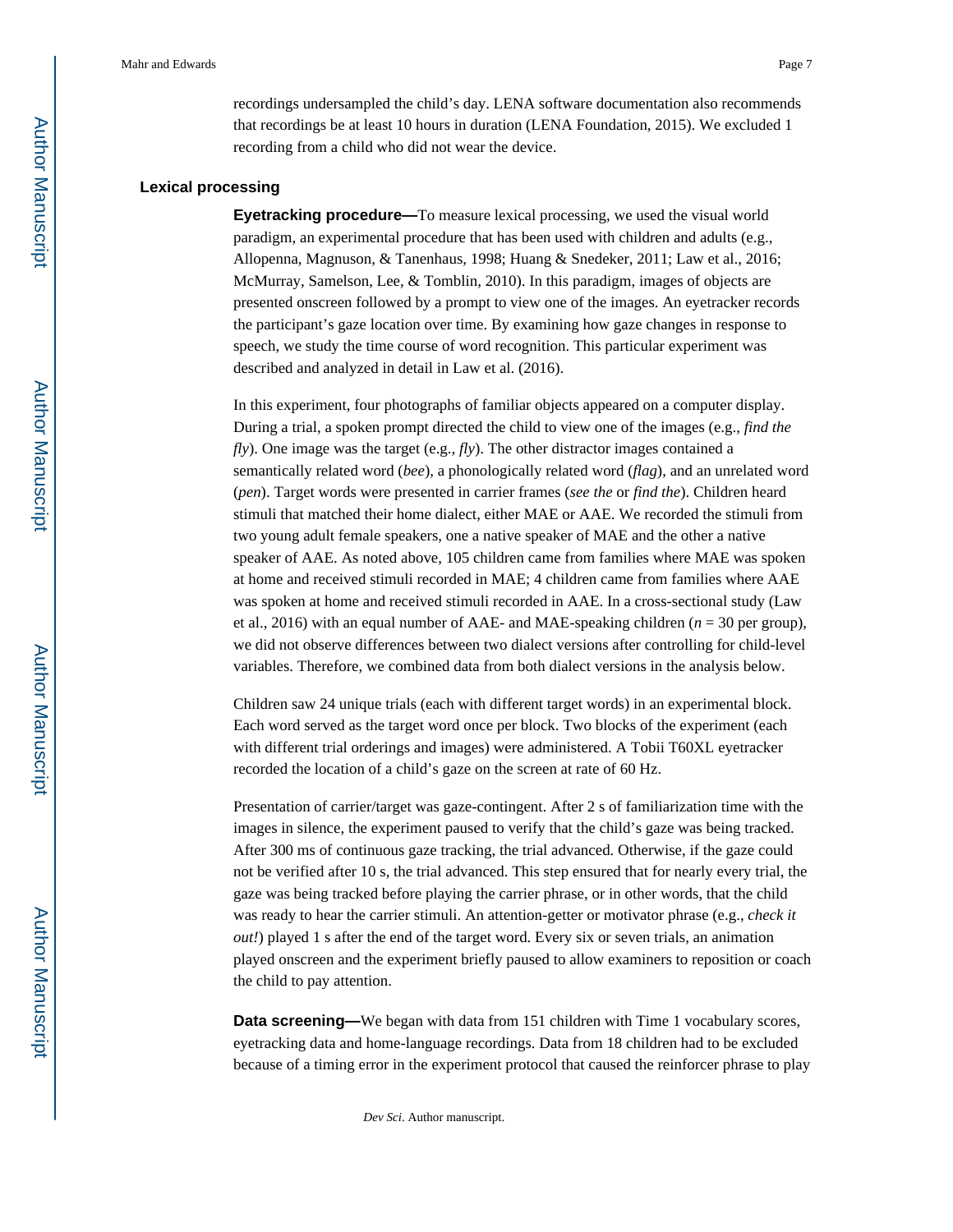too early after the target word. Before data screening, we performed *deblinking* by interpolating short windows of missing data (up to 150 ms) if the child fixated on the same image before and after a missing data window. We examined data quality in the 2-s window following the onset of the target. A trial was considered unreliable if at least 50% of the eyetracking data during the 2-s window was missing (offscreen). If at least 50% of trials in a block were unreliable, that block was excluded. We excluded 28 such blocks; 11 children had all their eyetracking trials excluded in this way. After block-level screening, we excluded an additional 712 unreliable trials. After screening, 4712 reliable trials remained from 122 children. Finally, we downsampled our data into 50-ms bins, reducing the eyetracking sampling rate from 60 Hz to 20 Hz. This procedure smoothed out highfrequency noise by pooling together data from adjacent frames.

**Growth curve analysis—**A common measure in eyetracking studies of word recognition is an *accuracy growth curve* (Mirman, 2014). We compute this growth curve by aggregating the number of looks to each image over trials and calculating the proportion of looks to the target image at each time sample. (We ignored offscreen looks or looks between the images when computing this proportion.) The growth curve measures how the probability of fixating on the target changes over time. Figure 1 depicts each participant's raw accuracy growth curve and the overall mean of the growth curves. On average, a child had a 25% chance of viewing the target image at the onset of the target word and the chance of looking to the image increased as the word unfolded and eventually plateaued after the word ended.

We used a mixed-effects logistic regression model to estimate the probability of fixating on the target image over time for each participant. We fit the model using the lme4 package (vers. 1.1.15; D. Bates, Mächler, Bolker, & Walker, 2015) in the R programming language (vers. 3.4.3). Although our vocabulary analyses use data from 109 participants, we used eyetracking data from 122 typically developing participants to fit the growth curve model so the data from the 13 additional participants would strengthen the model. See the Supplemental Appendix for detailed model results.

We modeled time using a cubic orthogonal polynomial. That is, our predictors were a constant term, (linear) time<sup>1</sup>, (quadratic) time<sup>2</sup> and (cubic) time<sup>3</sup>, and the time terms were scaled and centered so they were orthogonal and therefore uncorrelated. Because we used transformations of time, the constant did not estimate the predicted value at time  $= 0$ , but instead it estimated the area under the curve: the average log-odds of fixating on the target over the whole window.

The fixed effects of this model estimated an accuracy growth curve for an average participant. Of interest were the constant and linear-time terms. Because the constant term corresponded to the area under the growth curve, the model estimated an average probability of −0.297 logits (.43 proportion units) over all time samples. The linear time term captured the overall steepness of the growth curve. Ignoring the quadratic and cubic features of the growth curve, the linear term estimated an increase of 0.05 logits per 50 ms. At 0 logits (.5 proportion units), where the logistic function is steepest, an increase of 0.05 logits corresponds to an increase of .012 proportion units. At chance performance (.25 proportion units), this effect corresponds to an increase of .009 proportion units.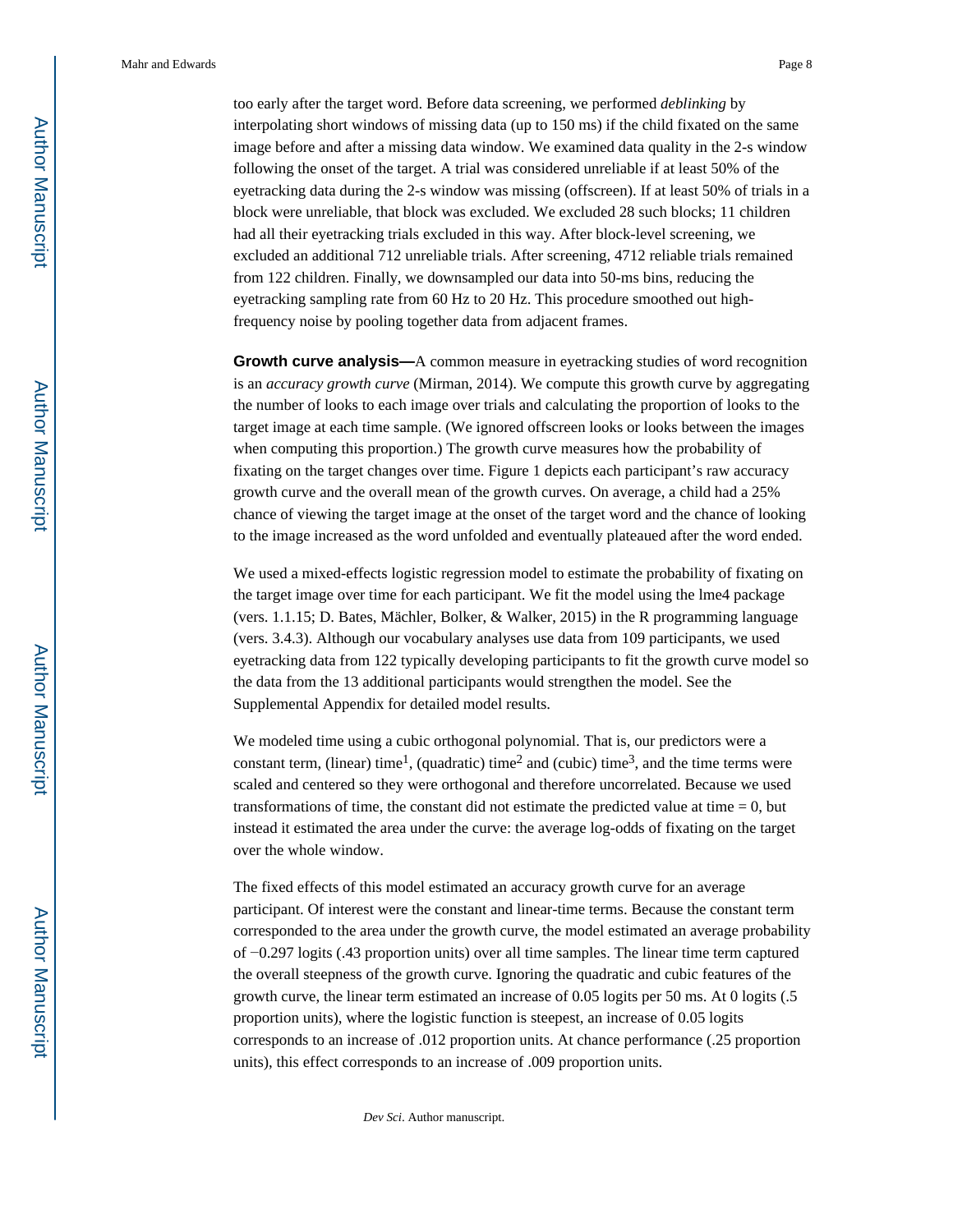We allowed the constant and time terms to vary randomly within participants. These random effects quantified how an individual child's growth curve differed from the group average, so they provided measures of individual differences in lexical processing. Specifically, the constant terms provided a measure of overall accuracy, and the linear-time terms provided a measure of processing efficiency.

To visualize model-derived lexical processing measures, we divided the 109 children in the main analysis into thirds based on their linear-time coefficients. The faceted plot in Figure 2 shows growth curves for children with low, middle, and high linear trends, and the curves become steeper as the linear trend increases. For example, in the interval from 500 to 1,500 ms, each group's average proportion of looks to the familiar image increased by .17, .32 and .44. For children with higher slopes, the probability of fixating on the named image increases more quickly over time, so these children demonstrate more efficient lexical processing.

We can also quantify the lexical processing efficiency of each group by calculating the average linear-time parameter in each group and determining how much the probability increases when the average linear-time estimate is added to 0 logits. The predicted increase was .007 proportion units per 50 ms for children in the bottom group, .013 for children in the middle group, and .018 for children in the top group. By this measure, the children in the fastest group were more than twice as fast as the children in the bottom group.

Accuracy was related to processing efficiency. The by-child constant and linear time random effects were moderately correlated,  $r = .31$ ; the children with steeper growth curves looked more to the target overall. The groups visualized had average looking proportions of .4, .45, and .45. Peak accuracy was also related to processing efficiency. We computed an asymptote for each child's growth curve as the median value from 1,500 to 2,000 ms, and the average asymptote for each group was .51, .63, and .71. These asymptotes were highly correlated with by-child constant effects,  $r = .79$ , and linear time effects,  $r = .80$ .

## **Analyses**

#### **Descriptive statistics**

Table 1 presents summary statistics. The EVT-2 and PPVT-4 standard scores describe a child's ability relative to their age using an IQ-like scale (mean  $= 100$ , SD  $= 15$ ). The children in this cohort had vocabulary scores approximately 1 SD greater than test-norm averages. Receptive and expressive vocabulary growth scale scores were highly correlated at both time points,  $r_{T1} = .79$ ,  $r_{T2} = .78$ . Table 2 presents correlations for Time 1 measures. Most (92) of the children came from high maternal-education families (i.e., college or graduate degrees). Of the remaining children, 11 came from middle maternal-education families (at least two years of college, associate's degree, or trade school degree), and 6 from low maternal-education families (high school diploma or less, or less than two years of college).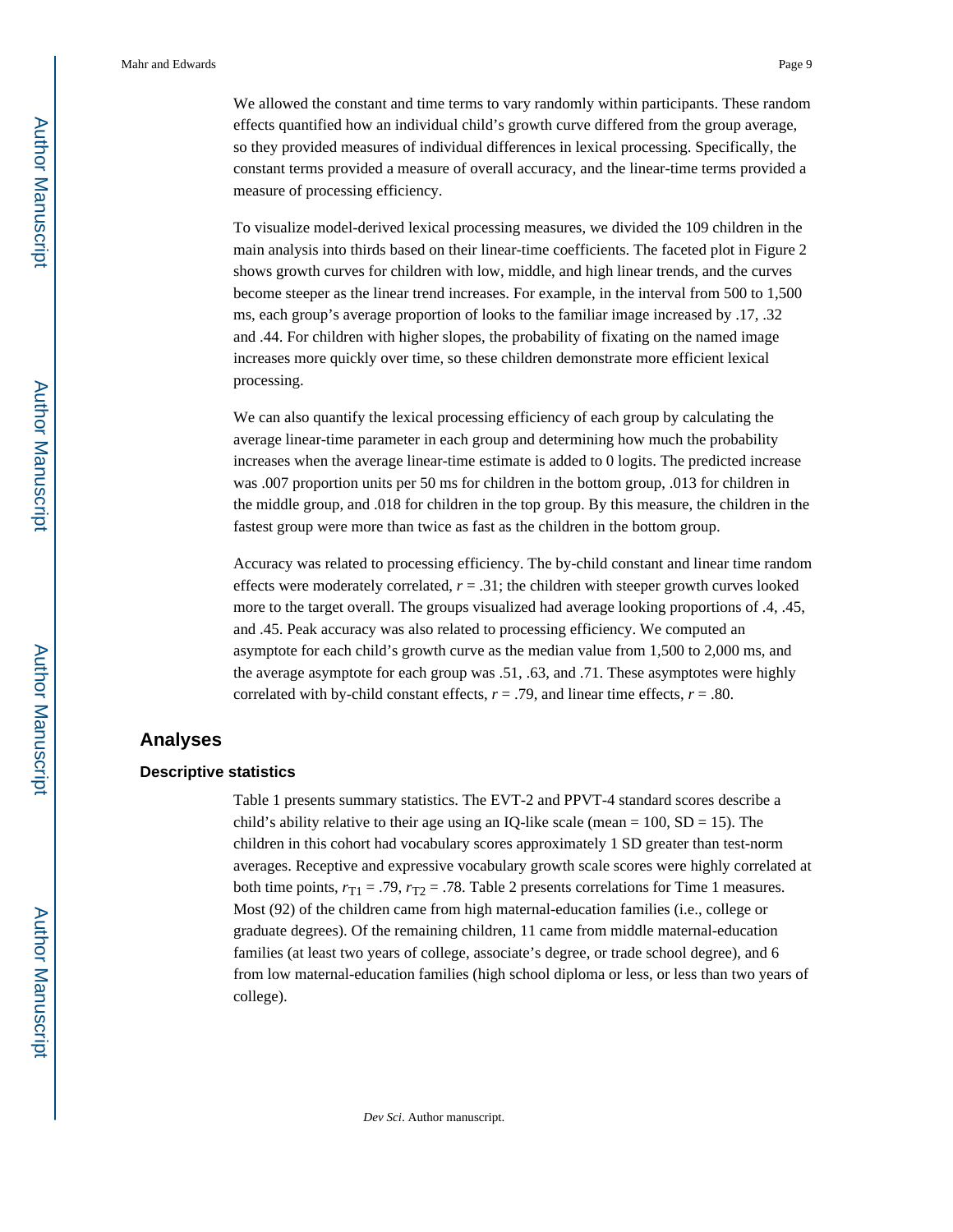#### **Regression analyses**

We used a Bayesian, estimation-based analytical approach: The aim is to estimate the magnitude and direction of effects as well as the uncertainty about those effects. In Bayesian models, we update our prior information based on the likelihood of the data—in other words, how well the data "fit" that prior information. The updated prior information constitutes the posterior distribution. Each sample from the posterior distribution represented a plausible set of parameters that is consistent with the observed data. We used this technique so that we could provide 95% uncertainty intervals for the parameter estimates. These intervals have an intuitive interpretation: We can be 95% certain the "true" value of a parameter, for the given model and data, is contained within its 95% uncertainty interval. This feature differs from frequentist confidence intervals which do not contain any distributional information about a given statistical effect (Kruschke & Liddell, 2017). Because the posterior contains plausible parameter values, we can measure our uncertainty about an effect's magnitude and direction. For example, if an interval spanned a large positive range, e.g., [3, 24] for some IQ-like standard scores, we would conclude that the effect is positive but that the size of the effect was very uncertain.

We fit Bayesian linear regression models using Stan (Carpenter et al., 2017) via the RStanARM package (vers. 2.17.3) in R. All predictors and outcome measures were scaled to have a mean of 0 and standard deviation of 1. We used weakly informative normal distributions as the priors of regression parameters: Intercept  $\sim Normal(\mu = 0$  [mean],  $\sigma = 5$ [SD]) and Other Effects ~ *Normal*( $\mu$  = 0,  $\sigma$  = 1). This prior information implies that before seeing the data, we consider negative and positive effects to be equally plausible ( $\mu$  = 0), and we expect 95% of plausible effects to fall between  $\pm 1.96$ . We call this distribution "weakly informative" because of disciplinary expectations. In child language research, an effect where a 1-SD change in *x* predicts a 1-SD change in *y* represents a profound effect. Because our prior information generously includes such effects, they are "weakly informative".

Hamiltonian Monte Carlo sampling was performed on four chains each with 1,000 warm-up draws and 1,000 sampling draws, yielding 4,000 total draws from the posterior distribution. For all parameters reported, we used the median value of the parameter's posterior distribution as its "point" estimate. These median parameters values were used to calculate  $R<sup>2</sup>$  statistics as the conventional, unadjusted ratio of explained variance over total variance:  $R^2$  = Var( $\hat{y}$  [fitted]) / Var( $y$  [observed]).

In all analyses, we used standardized average hourly adult word count as our measure of language input, and standardized linear-time coefficients (growth curve slopes) as our measure of processing efficiency. There was a small positive association between language input and lexical processing efficiency at Time 1,  $R^2 = .055$ , such that a 1-SD increase in input (an additional 468 words per hour) predicted a 0.24-SD increase in lexical processing efficiency, 95% Uncertainty Interval [0.06, 0.42].

**Expressive vocabulary—**There was a modest effect of input on expected expressive vocabulary at Time 2,  $R^2 = 0.074$ . A 1-SD increase in input predicted an increase of vocabulary of 0.27-SD units, UI [0.08, 0.45]. There was a strong effect of lexical processing,  $R<sup>2</sup> = .238$ . A 1-SD increase in processing efficiency predicted an increase in vocabulary of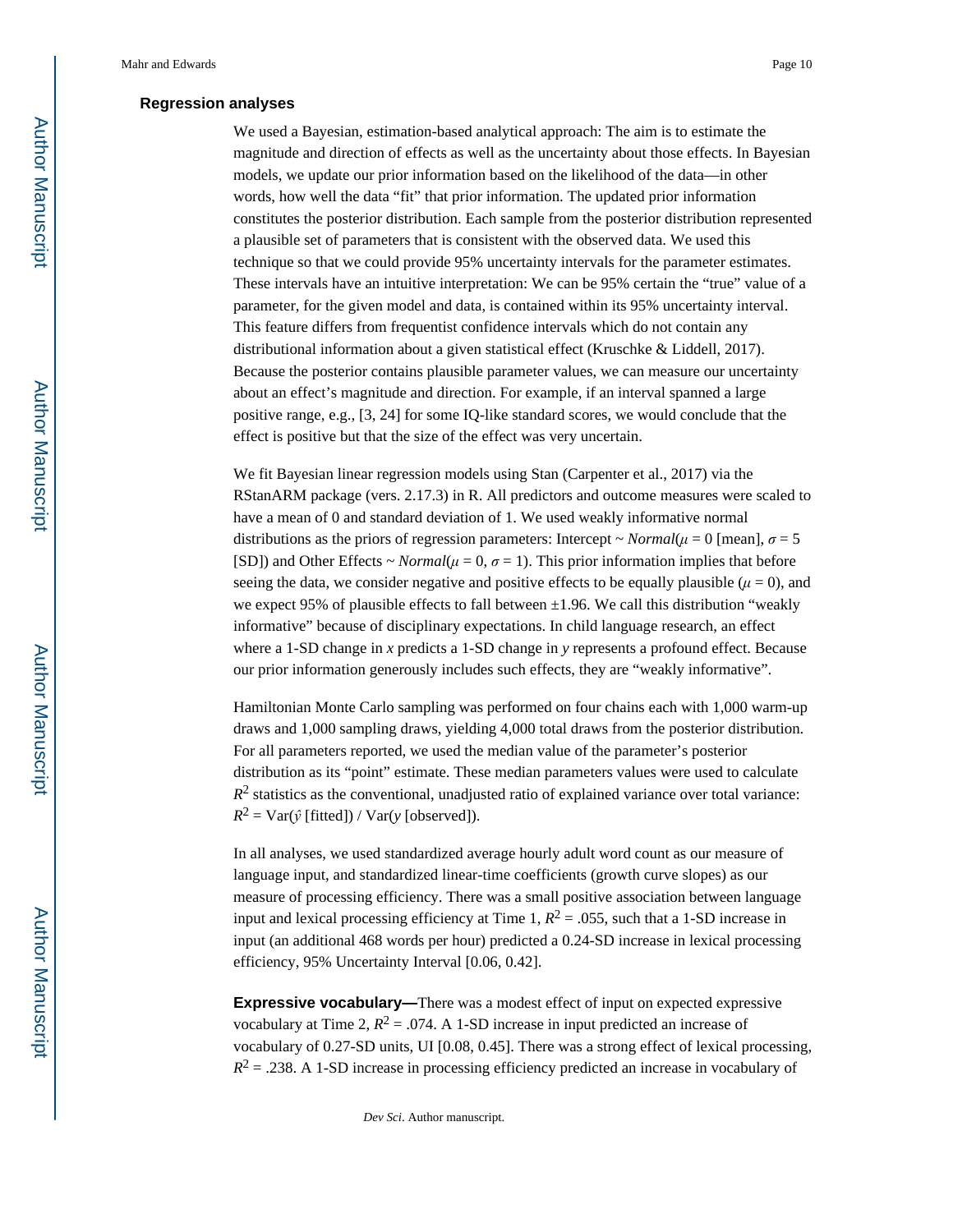0.49-SD units, UI [0.32, 0.66]. Estimates from each of these models are presented in Figure 3.

We also regressed expressive vocabulary onto input and processing,  $R^2 = .264$ . We observed a reliable effect of processing: For a child with an average amount of language input, a 1-SD increase in processing predicted an increase in vocabulary of 0.45 SD-units, UI [0.27, 0.61]. For a child with average processing efficiency, however, a 1-SD increase in input predicted a 0.17-SD increase in vocabulary size, UI [0.00, 0.34]. Lexical processing was a stronger predictor of vocabulary size than home language input, but there was also a modest, positive association between adult word counts and future expressive vocabulary size. There was not a credible Processing  $\times$  Input interaction effect. That is, both positive and negative interaction effects were plausible, UI [−0.20, 0.13].

**Receptive Vocabulary—**There was a moderate effect of average hourly adult word count on receptive vocabulary size,  $R^2 = .107$ . A 1-SD increase in input (468 words per hour) predicted an increase of 0.33 SD units, 95% Uncertainty Interval [0.15, 0.50]. There was a strong effect of lexical processing efficiency,  $R^2 = .292$ . A 1-SD increase in processing efficiency predicted an increase in vocabulary of 0.54 SD units, UI [0.37, 0.70]. Estimates from each model are depicted in Figure 4.

We also regressed vocabulary onto input and processing efficiency. Both predictors were associated with vocabulary size,  $R^2 = .334$ . There was a strong effect of processing,  $\beta_{\text{proc}} =$ 0.49 SD units, UI [0.32, 0.66], whereas there was a modest effect of input,  $\beta_{input} = 0.21$ , UI [0.05, 0.37]. Because both input and processing showed positive effects, we also tested whether processing moderated the effect of input. There was not a credible Processing  $\times$ Input interaction effect, UI [−0.15, 0.18]. These results indicate that lexical processing was a more robust predictor of future receptive vocabulary than average hourly adult word count, and also that adult word count had a positive effect on vocabulary over and above lexical processing ability.

#### **Vocabulary Growth**

We showed above that lexical processing efficiency and language exposure predicted vocabulary size one year later. These analyses are not adequate models of vocabulary *growth* because they do not account for vocabulary size at Time 1. If we think of home language input as a treatment variable—as language enrichment interventions do—then the analyses above ignored the pretreatment outcome levels.

The following analyses included Time 1 vocabulary size as a covariate so that we could model the effects of input and lexical processing. For each analysis, we started with a reference model in which we regressed vocabulary scores at Time 2 onto Time 1 vocabulary scores. We then added other predictors to see whether they had a credible effect *over and above* Time 1 vocabulary. These models allow us to examine the "value-added" properties of language exposure and lexical processing efficiency. The best performing model for each vocabulary type are described in detail in the Supplemental Appendix.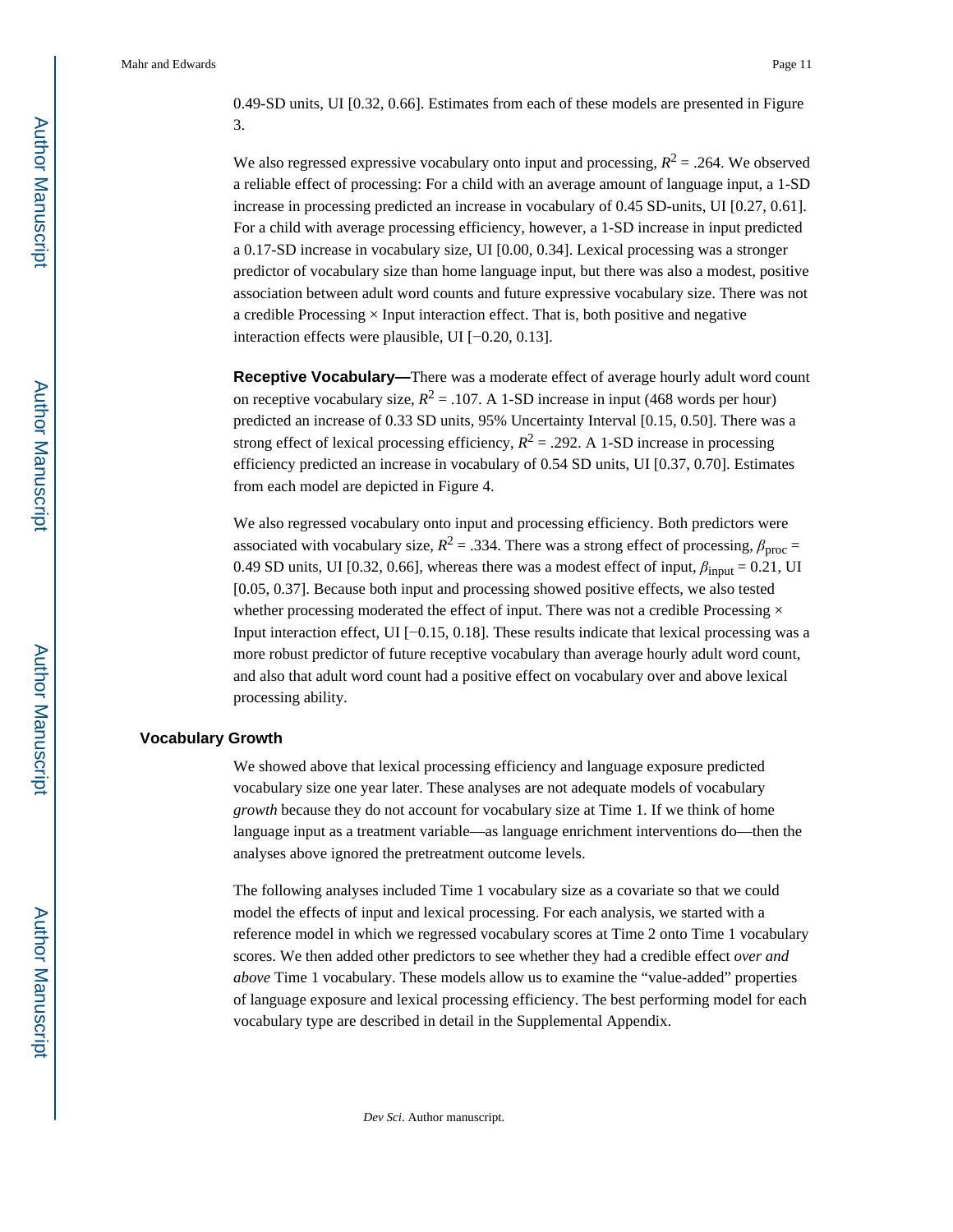**Expressive Vocabulary—**As expected, there was a strong relationship between Time 1 and Time 2 expressive vocabularies,  $R^2 = .632$ . A 1-SD increase vocabulary scores at Time 1 predicted a 0.79-SD increase at Time 2, 95% Uncertainty Interval [0.68, 0.91]. There was not a credible effect of adult word count, UI [−0.12, 0.13]. There was no longer a 95% credible effect of processing, UI [−0.04, 0.24]. The posterior distribution of the processing effect was mostly positive,  $P(0 < \beta_{\text{Processing}}) = .924$ . If we stipulate that values between [0, 0.05] are so small that they are *practically equivalent* to 0, then 76.3% of posterior samples showed a non-null positive effect. Therefore, the data *suggests* a positive effect of lexical processing on expressive vocabulary growth. There was not a credible interaction between input and lexical processing efficiency, UI [−0.08, 0.15].

We compared these models and ones reported earlier using the Widely Applicable Information Criterion (WAIC; Table 3) computed via the loo R package (vers. 1.1.0; Vehtari, Gelman, & Gabry, 2017). Like other information criteria metrics (e.g., AIC or BIC), the WAIC estimates a model's predictive accuracy for out-of-sample data, and when comparing two models, the one with the lower WAIC is preferred. Because each observation independently contributes to the overall WAIC value, the WAIC is accompanied by a standard error (Vehtari et al., 2017) which helps quantify the uncertainty around WAIC point values. We also computed Akaike weights for WAIC values; these values provide a relative weighting or conditional probability estimate for each model (Wagenmakers & Farrell, 2004).

The models that do not include Time 1 vocabulary should be given no weight. Of the other models, we prefer the models without language input over those that include this predictor. Finally, we assign relatively equal weight to the model with just Time 1 vocabulary and the model with both lexical processing and Time 1 vocabulary. We would expect these models to perform the best on new data. Model comparison therefore provided little confirmatory support for a positive effect of lexical processing over and above Time 1 vocabulary.

**Receptive Vocabulary—**There was a strong relationship between Time 1 and Time 2 receptive vocabulary,  $R^2 = .584$ . A 1-SD increase in vocabulary at Time 1 predicted a 0.76-SD increase at Time 2, UI [0.64, 0.88]. There was a positive effect of adult word count over and above Time 1 vocabulary such that a 1-SD increase in input predicted a 0.15-SD increase in expected vocabulary, UI  $[0.03, 0.27]$ ,  $R^2 = .606$ . Similarly, a 1-SD increase in processing efficiency predicted an increase in receptive vocabulary of 0.23 SD units, UI  $[0.10, 0.37], R^2 = .626.$ 

We also regressed receptive vocabulary onto all three predictors,  $R^2 = .640$ . There was a small effect of input over and above Time 1 vocabulary and lexical processing,  $\beta_{Input} = 0.12$ , UI [0.00, 0.24]. There was a moderate effect of processing,  $\beta_{\text{Processing}} = 0.21$ , UI [0.08, 0.35]. We did not observe a credible interaction of input and lexical processing, UI [−0.07, 0.16].

We compared the models using the WAIC (Table 4). We would expect the models with Time 1 vocabulary, lexical processing and language input as predictors to have to the best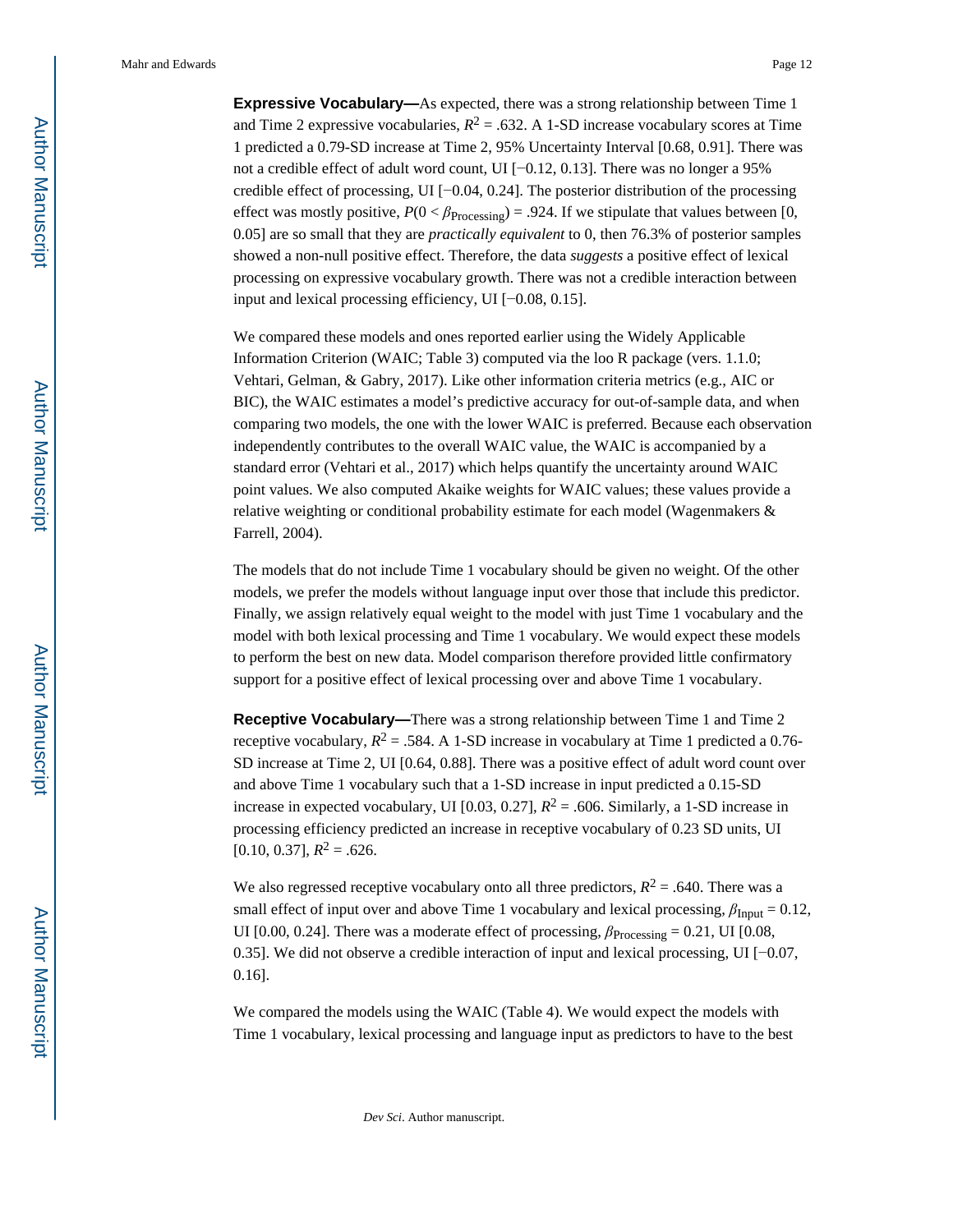Mahr and Edwards **Page 13** Page 13

predictive accuracy on out-of-sample data. The most important variables for reducing WAIC were Time 1 vocabulary, followed by lexical processing, and lastly language input.

**Receptive-Expressive Differences—**Once we took Time 1 vocabulary into account, we observed different predictive effects of adult word count and lexical processing for expressive versus receptive vocabulary. For expressive vocabulary, input no longer had a credible effect, and lexical processing probably had a small positive effect but evidence for this effect is limited. In contrast, both predictors independently showed positive effects on receptive vocabulary, although the processing effect was larger than the input effect.

Based on these analyses alone, however, it would be invalid to claim receptive vocabulary was *more* sensitive to child-level factors than expressive vocabulary (Gelman & Stern, 2006). To evaluate these differences between receptive and expressive vocabulary, we have to estimate them. To compare both vocabulary outcomes simultaneously, we fit a multivariate regression model using Stan tools from the brms R package (vers. 2.1.0; Bürkner, 2017). As above, all variables were standardized to have mean 0 and standard deviation 1. We regressed Time 2 vocabulary onto Time 1 vocabulary, language input, lexical processing and the input-processing interaction for each vocabulary type as in preceding analyses. But to join the two outcomes, we also modeled the correlation between the residual error terms  $\sigma_{\text{Rec}}$  and  $\sigma_{\text{Exp}}$ . The error terms were moderately correlated,  $\rho = .32$ , UI [.13, .50].

The multivariate model maintained the results of the univariate models (see Figure 5): Strong effects of Time 1 vocabulary, reliable effects of input and processing on receptive vocabulary, and a suggestive effect of processing on expressive vocabulary. For each posterior sample, we computed the difference between receptive and expressive vocabulary coefficients (e.g., *β*Input[Diff] = *β*Input[Rec] − *β*Input[Exp]), yielding a distribution of effect differences. Input had a stronger effect on receptive vocabulary that expressive vocabulary,  $\beta_{\text{Input}[Diff]} = 0.12, P(0 < \beta_{\text{Input}[Diff]}) = .954.$  A similar difference was observed for lexical processing,  $\beta_{\text{Processing}[Diff]} = 0.11$ , although it was slightly less probable the receptive effect was greater than the expressive effect,  $P(0 < \beta_{\text{Processing[Diff]}}) = .922$ . Lexical processing *probably* had a stronger effect on receptive than expressive vocabulary.

## **Discussion**

We asked how lexical processing efficiency and home language input predicted vocabulary size one year later in a large sample of preschoolers. We measured lexical processing using an eyetracking experiment and model-derived estimates of how quickly on average a child's gaze shifted to a named image. We measured language input using the average number of adult words per hour from LENA recordings, and we measured expressive and receptive vocabulary directly using standardized tests. We first tested how language input and lexical processing at age 3 predicted vocabulary size at age 4 without controlling for age-3 vocabulary levels. In these *baseline* analyses, both measures reliably and independently predicted vocabulary size. The processing effect was 2–2.5 times larger in magnitude than the input effect. Lexical processing and language input were weakly correlated, *r* = .24, and there were no credible interaction Processing  $\times$  Input effects. These baseline analyses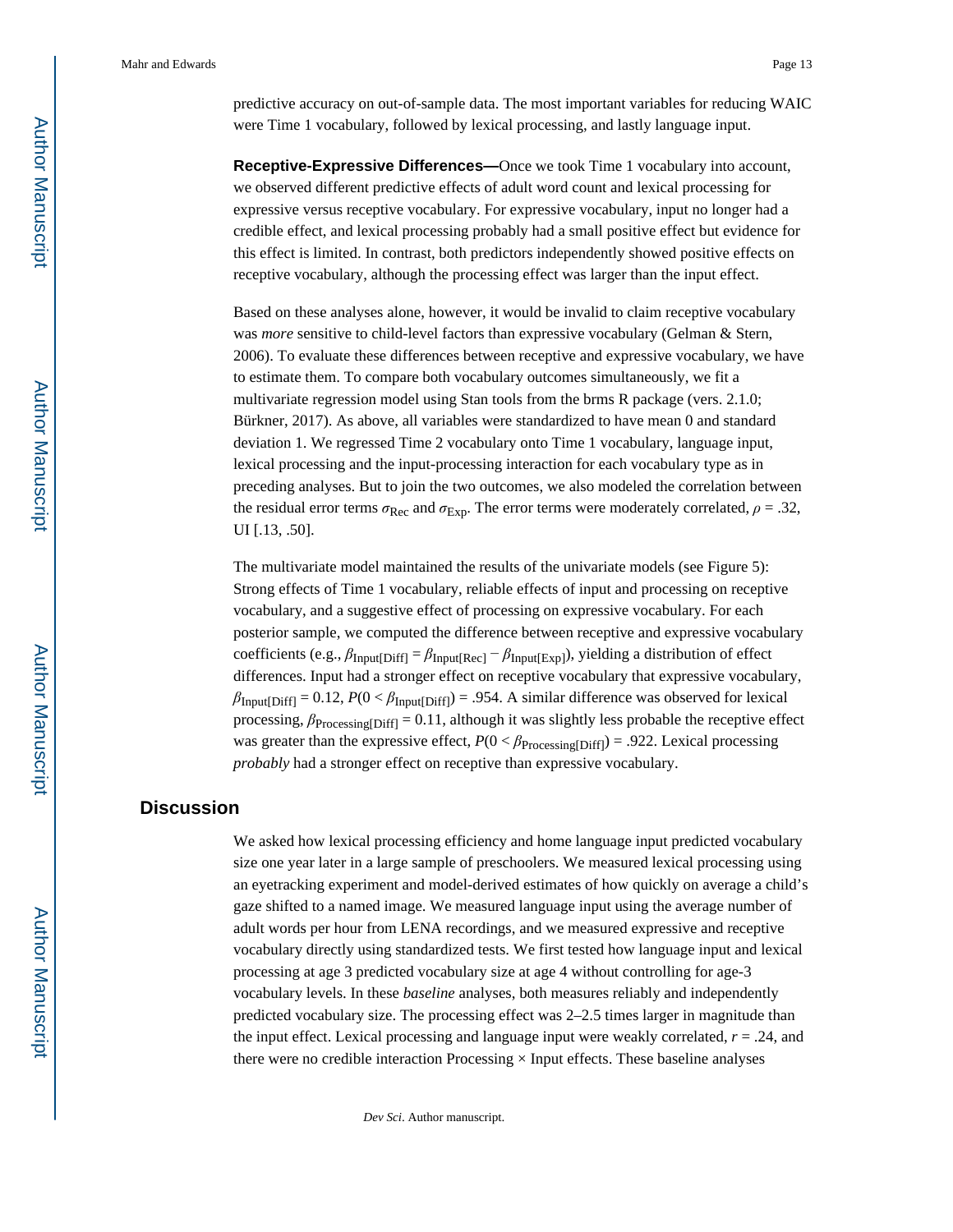support the conclusions that lexical processing efficiency was a more important predictor of future vocabulary than language input and that word recognition efficiency did not constrain the beneficial effects of language exposure on future vocabulary size.

We next examined how input and lexical processing related to vocabulary *growth*, by controlling for age-3 vocabulary. The best predictors of Time 2 expressive vocabulary were Time 1 expressive vocabulary followed by lexical processing. The processing effect was less certain and smaller in magnitude compared to the robust effects observed in models of receptive vocabulary or in the baseline models that did not control for Time 1 vocabulary. Comparison of the expressive vocabulary models indicated that one should assign approximately equal weight to a model with both lexical processing and Time 1 vocabulary and a model with only Time 1 vocabulary. In contrast, the best predictors of Time 2 receptive vocabulary were Time 1 receptive vocabulary, followed by lexical processing and adult word count. Both processing and input provided additional predictive information over and above Time 1 vocabulary, and lexical processing had a larger effect than hourly adult word count. Finally, we estimated the differences in the effects on receptive versus expressive vocabulary, and the input effect was larger for receptive vocabulary while the processing effect was *probably* larger for receptive vocabulary.

The difference in results for expressive versus receptive vocabulary was unexpected, given the reliable correlation between the two measures,  $r = .81$  at ages 2–5 (L. M. Dunn & Dunn, 2007, p. 60). Child who heard more words from their caregivers could understand more words one year later, but they could not necessarily produce more words. Why would language exposure be more related to receptive than expressive vocabulary? The differences for expressive and receptive vocabulary may simply reflect differences in the tests used to measure them. Across the entire course of the PPVT-4, the prompt remains the same (*show me X*). But over the course of the EVT-2, the prompts change from *what is this* to include prompts that demand metalinguistic knowledge (e.g., *tell me another word for X*). Thus, it may be the case that the PPVT-4 measures only receptive vocabulary, while the EVT-2 measures both expressive vocabulary and metalinguistic ability. Lexical processing efficiency and language input may be less related to metalinguistic ability than they are to vocabulary size.

Alternatively, the different results for expressive and receptive vocabulary may reflect the fact that recognition is easier than production. Being able to name an object—to activate the word's semantic representation and its phonological representation then carry out a motor plan—demonstrates a greater sign of mastery than being able to associate the word to an appropriate referent. The children who heard more words had more experience and exposure to words, giving them a broad base of shallow knowledge for word recognition. This interpretation would suggest that measures of input diversity (input types) would be even more predictive of future receptive vocabulary than simple quantity. Support for this interpretation also comes from Edwards et al. (2014). Using structural equation modeling, they found a direct relation between SES and receptive vocabulary, but only an indirect relation between SES and expressive vocabulary; the relation between SES and expressive vocabulary was mediated by receptive vocabulary.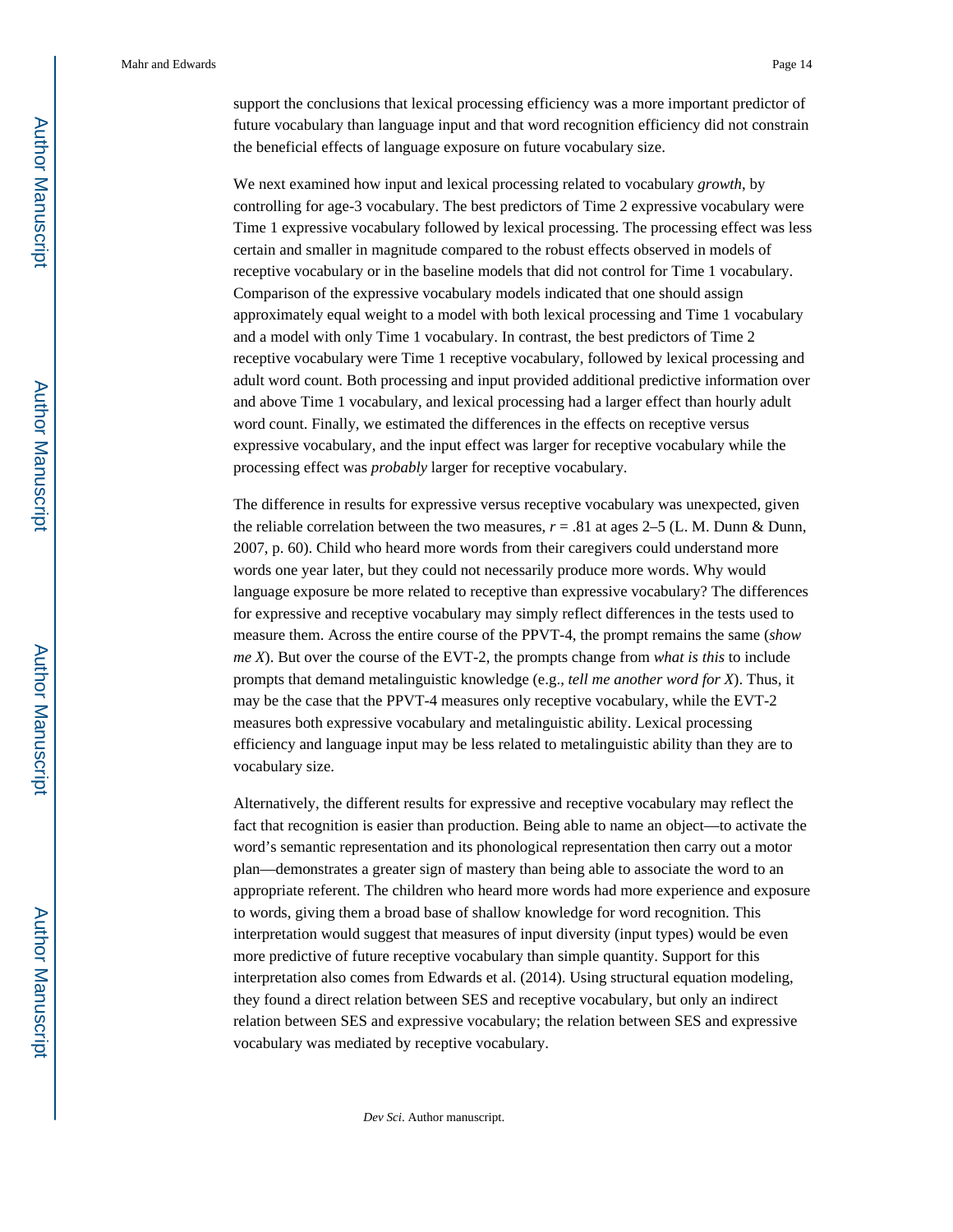Mahr and Edwards **Page 15** Page 15

A similar line of reasoning applies to the processing effect. We measured processing as response speed during a listening task, not a naming task. It captures a child's ability to activate a word's semantic representation in a timely manner. These demands are more clearly related to our receptive vocabulary task, whereas the expressive vocabulary task additionally required the child to talk. Nevertheless, we concluded that faster processing *probably* predicted larger expressive vocabularies. Approximately, 75% of the posterior samples indicated a positive, non-null effect. Naming an object still requires activation of a word's lexical representations, so it makes sense that the lexical processing efficiency would still matter for expressive vocabulary.

Throughout our analysis, we never observed a credible interaction effect between lexical processing and language input. Word recognition efficiency did not constrain the beneficial effects of language exposure on future receptive vocabulary size. One interpretation of these findings is that these children were *fast enough* at recognizing words that processing did not impose more of a bottleneck on vocabulary growth. Developmentally, that bottleneck may be observed in younger children than those in this sample. The youngest children in this study were 28 months, an age at which the average child produces about 500 words and recognizes at least 3 times that amount. In contrast, at 18 months the average child produces only about 50 words and recognizes about 250 (Frank et al., 2016). After about 18 months, children's vocabularies start increasing rapidly. At this point, it may be the case that processing efficiency no longer interacts with the quantity of language input. More research on children from 18 to 30 months is needed to evaluate this claim and to determine the time course of the relation among processing efficiency, language input, and vocabulary growth.

Our study elaborated on the work of Weisleder and Fernald (2013), but differed in important ways. Notably, our sample included children who were older in age, and we tested these children's vocabularies directly. Additionally, we used LENA's automated measures of adult word count, whereas that study used LENA word counts from just the segments of recordings that listeners had classified as child-directed. Limitations of our study include its observational design and the relatively homogeneous demographics of the families. This study was observational, so the analyses here describe statistical relationships. We did not manipulate language input, so we cannot establish causal links between language input and other measures. Moreover, most (92/109) children came from high maternal-education families (i.e., college or graduate degrees), whereas Weisleder and Fernald (2013) recruited 29 children from low-SES families. The combined SES and age differences make it difficult to compare these two studies directly. Although most of the participants in our study were demographically homogeneous, they varied in language input, vocabulary size, and processing efficiency, so they provided an informative test of how processing and input predict word learning. We found input and processing had positive effects on receptive vocabulary growth, but had little influence on expressive vocabulary growth.

Once we controlled for Time 1 vocabulary size, the effects of lexical processing and language input became less robust and less certain, especially for expressive vocabulary. It is essential that studies about changes in vocabulary size obtain a baseline vocabulary measurement. Our results were different when we measured predictors of vocabulary size as compared to predictors of vocabulary growth. This is not surprising, given that individual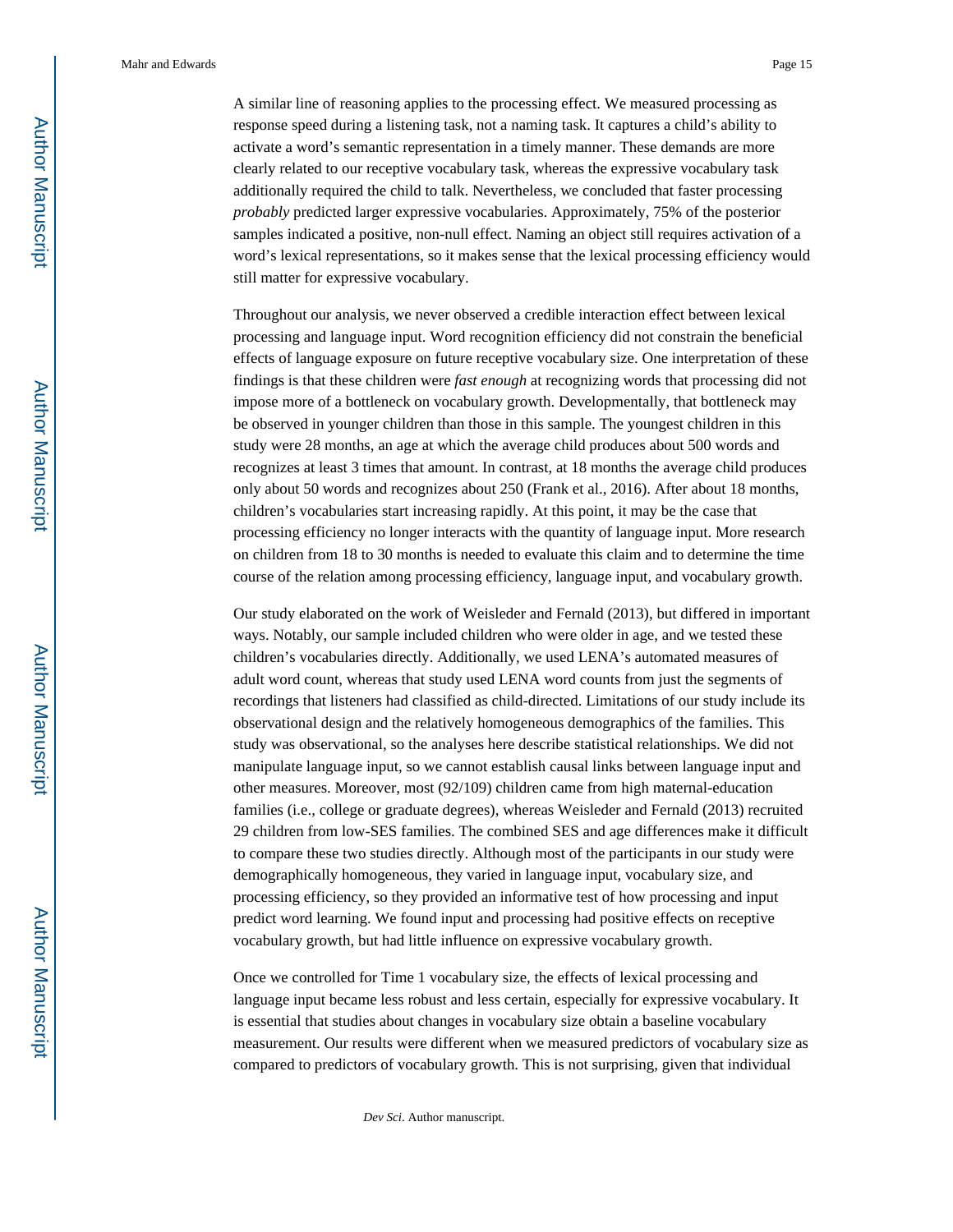differences in vocabulary size are observed at 12 months or even earlier and increase with age. Unlike previous studies, this study measured both receptive and expressive vocabulary —if only one of these measures had been used as the sole measure of vocabulary knowledge, we would have drawn different conclusions.

Our findings have important implications for interventions aimed at increasing children's vocabulary. First and foremost, these interventions must start early. At Time 1, children in this study were only 28 to 39 months of age. Still, for both receptive and expressive vocabulary, vocabulary size at this young age was by far the strongest predictor of vocabulary size one year later. Based on our results, increasing the quantity of linguistic input for 3-year-olds is not going to be an effective intervention strategy. Other research has suggested that children attend to different features of their ambient language as their language abilities develop (cf. review in Lidz & Gagliardi, 2015; Rowe, 2012). For children of this age, sheer quantity of language input may not be as relevant or predictive as complexity or other features of the child-directed speech. The lack of evidence for quantity effects does not imply that quality is any more important or predictive of vocabulary growth at this age, but it suggests that measures like adult word count provide only a first approximation about the number of informative examples and learning opportunities available to the child. Language stimulation benchmarks and goals for children of this age, we would conclude, are better framed as time spent on activities, such as shared-book reading, or discussing events outside of the here and now (Rowe, 2012), rather than focusing simply on increasing language input.

These findings add to our understanding for vocabulary development. They suggest that the early relations among processing efficiency, input, and vocabulary size may decrease as all children become more efficient language processors in their third year of life. While differences in processing efficiency continue to exist, they may not create the bottleneck on vocabulary growth that is observed for children from 18 to 24 months. They also add to the very large literature supporting early intervention—children say their first words at about 12 to 14 months of age, but differences in vocabulary size even as early as 28 months are highly predictive of vocabulary growth one year later and are far more important than language input or processing efficiency.

## **Supplementary Material**

Refer to Web version on PubMed Central for supplementary material.

#### **Acknowledgments**

This work was supported by NIDCD R01 DC002932 to Jan Edwards, Mary E. Beckman, and Benjamin Munson; NICHD T32 HD049899 to Maryellen MacDonald; NIDCD T32 DC05359-10 to Susan Ellis Weismer; NIDCD Grant R01 DC012513 to Susan Ellis Weismer, Jan Edwards, and Jenny R. Saffran; and NICHD P30 HD003352 to the Waisman Center. We thank all the children who participated in this study and their families. We also acknowledge Mary E. Beckman, David Kaplan, Benjamin Munson, Franzo Law II, Alissa Schneeberg, Nancy Wermuth, and other members of the Learning To Talk labs at the University of Wisconsin–Madison and the University of Minnesota for their contributions to this research program.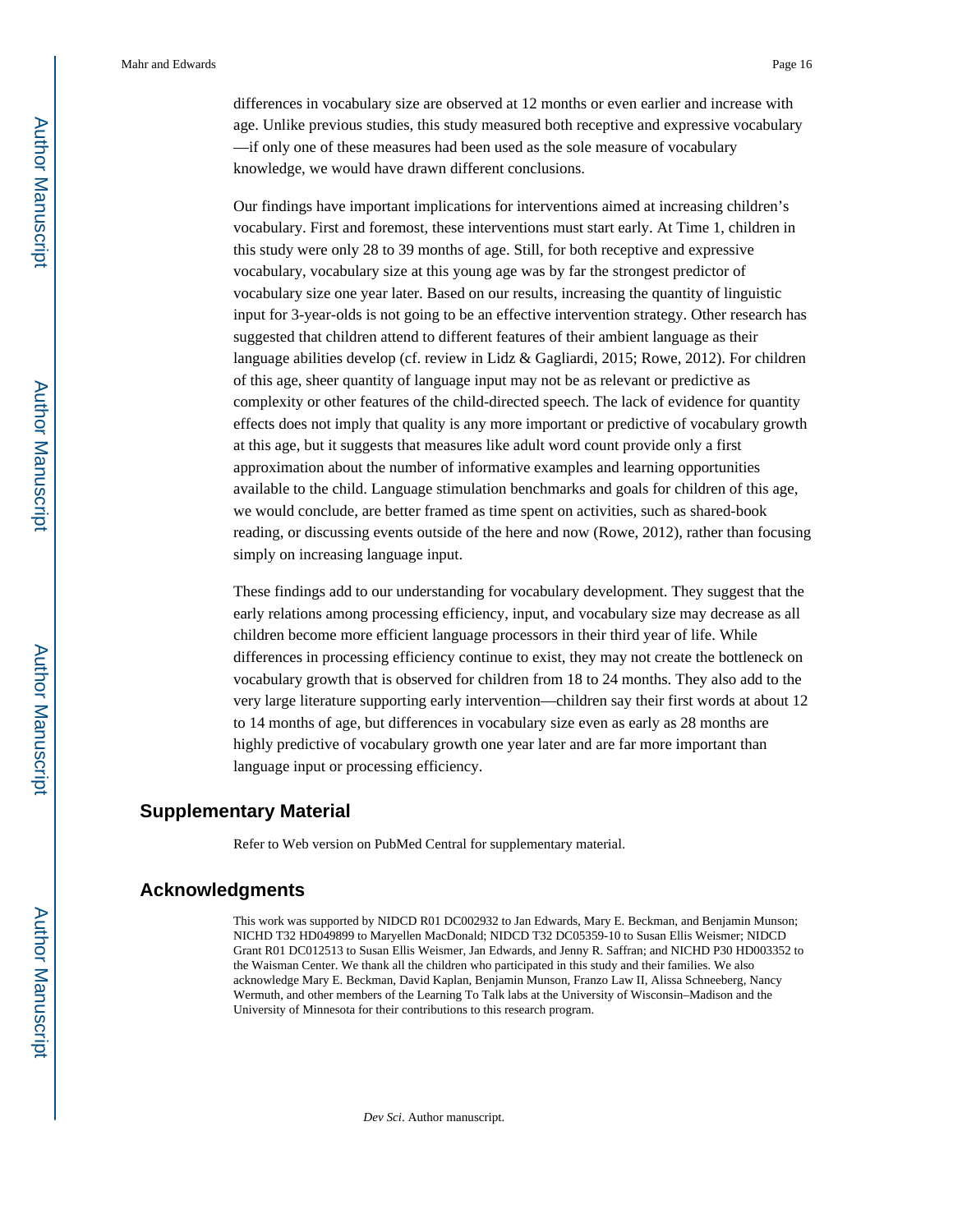# **References**

- Allopenna PD, Magnuson JS, Tanenhaus MK. Tracking the time course of spoken word recognition using eye movements: Evidence for continuous mapping models. Journal of Memory and Language. 1998; 38(4):419–439. DOI: 10.1006/jmla.1997.2558
- Bates D, Mächler M, Bolker B, Walker S. Fitting linear mixed-effects models using lme4. Journal of Statistical Software. 2015; 67(1):1–48. DOI: 10.18637/jss.v067.i01
- Baylis AL, Munson B, Moller KT. Factors affecting articulation skills in children with velocardiofacial syndrome and children with cleft palate or velopharyngeal dysfunction: A preliminary report. The Cleft Palate-Craniofacial Journal. 2008; 45(2):193–207. DOI: 10.1597/06-012.1 [PubMed: 18333642]
- Bürkner PC. brms: An R package for Bayesian multilevel models using Stan. Journal of Statistical Software. 2017; 80(1):1–28. DOI: 10.18637/jss.v080.i01
- Carlson SM. Developmentally sensitive measures of executive function in preschool children. Developmental Neuropsychology. 2005; 28(2):595–616. DOI: 10.1207/s15326942dn2802\_3 [PubMed: 16144429]
- Carpenter B, Gelman A, Hoffman M, Lee D, Goodrich B, Betancourt M, Riddell Allen. Stan: A probabilistic programming language. Journal of Statistical Software. 2017; 76(1):1–32. DOI: 10.18637/jss.v076.i01
- Cristia A, Seidl A, Junge C, Soderstrom M, Hagoort P. Predicting individual variation in language from infant speech perception measures. Child Development. 2014; 85(4):1330–1345. DOI: 10.1111/cdev.12193 [PubMed: 24320112]
- Dunn, LM., Dunn, DM. Peabody Picture Vocabulary Test. Fourth. San Antonio, TX: Pearson Education; 2007.
- Edwards JR, Beckman ME. Some cross-linguistic evidence for modulation of implicational universals by language-specific frequency effects in phonological development. Language Learning and Development. 2008; 4(2):122–156. DOI: 10.1080/15475440801922115 [PubMed: 19890438]
- Edwards JR, Gross M, Chen J, MacDonald MC, Kaplan D, Brown M, Seidenberg MS. Dialect awareness and lexical comprehension of mainstream American English in African American English-speaking children. Journal of Speech, Language, and Hearing Research. 2014; 57(5): 1883–1895. DOI: 10.1044/2014\_JSLHR-L-13-0228 [PubMed: 24949596]
- Fenson, L., Marchman, VA., Thal, DJ., Dale, PS., Reznick, JS., Bates, E. MacArthur-Bates Communicative Development Inventories: User's guide and technical manual. 2nd. Baltimore, MD: Brookes; 2007.
- Fernald A, Marchman VA. Individual differences in lexical processing at 18 months predict vocabulary growth in typically developing and late-talking toddlers. Child Development. 2012; 83(1):203–222. DOI: 10.1111/j.1467-8624.2011.01692.x [PubMed: 22172209]
- Ford, M., Baer, CT., Xu, D., Yapanel, U., Gray, S. The LENA™ language environment analysis system: Audio specifications of the DLP-0121 (Technical report LTR-032). Boulder, CO: LENA Foundation; 2008. Retrieved from [http://www.lenafoundation.org/customer-resources/technical](http://www.lenafoundation.org/customer-resources/technical-reports/)[reports/](http://www.lenafoundation.org/customer-resources/technical-reports/)
- Frank MC, Braginsky M, Yurovsky D, Marchman VA. Wordbank: An open repository for developmental vocabulary data. Journal of Child Language. 2016; doi: 10.1017/ S0305000916000209 [PubMed: 27189114]
- Gelman A, Stern H. The difference between "significant" and "not significant" is not itself statistically significant. The American Statistician. 2006; 60(4):328–331. DOI: 10.1198/000313006X152649
- Gioia, GA., Espy, KA., Isquith, PK. Behavior Rating Inventory of Executive Function Preschool Version. Odessa, FL: Psychological Assessment Resources; 2003.
- Goldman, R., Fristoe, M. Goldman-Fristoe Test of Articulation. Second. Minneapolis, MN: Pearson; 2000.
- Hart, B., Risley, TR. Meaningful differences in the everyday experience of young American children. Baltimore: P.H Brookes; 1995.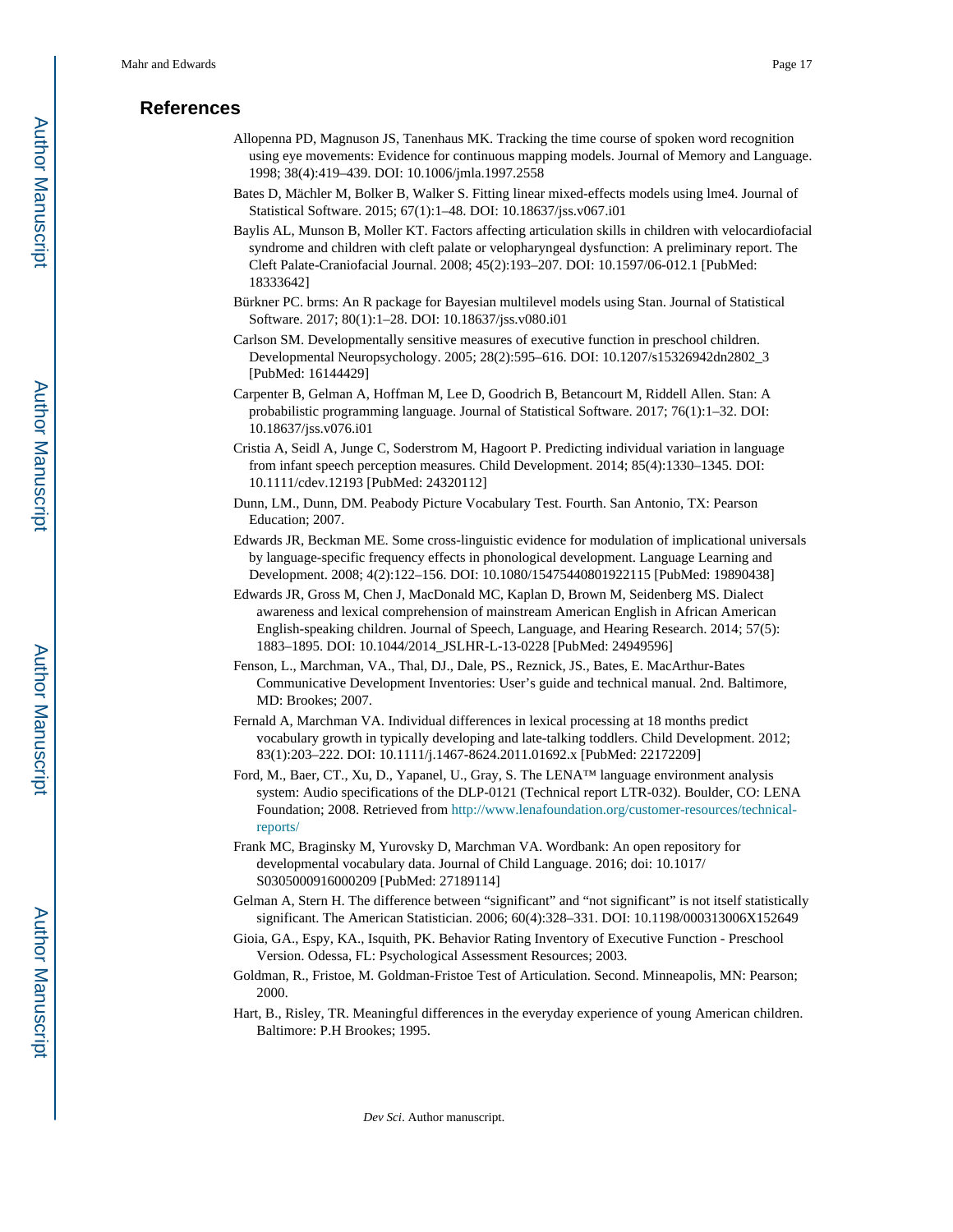- Hoff E. The specificity of environmental influence: Socioeconomic status affects early vocabulary development via maternal speech. Child Development. 2003; 74(5):1368–1378. DOI: 10.1111/1467-8624.00612 [PubMed: 14552403]
- Hoff E. How social contexts support and shape language development. Developmental Review. 2006; 26(1):55–88. DOI: 10.1016/j.dr.2005.11.002
- Huang YT, Snedeker J. Cascading activation across levels of representation in children's lexical processing. Journal of Child Language. 2011; 38(03):644–661. DOI: 10.1017/ S0305000910000206 [PubMed: 20738890]
- Hurtado N, Marchman VA, Fernald A. Does input influence uptake? Links between maternal talk, processing speed and vocabulary size in Spanish-learning children. Developmental Science. 2008; 11(6):F31–9. DOI: 10.1111/j.1467-7687.2008.00768.x [PubMed: 19046145]
- Huttenlocher J, Haight W, Bryk A, Seltzer M, Lyons T. Early vocabulary growth: Relation to language input and gender. Developmental Psychology. 1991; 27(2):236–248. DOI: 10.1037/0012-1649.27.2.236
- Junge C, Cutler A. Early word recognition and later language skills. Brain Sciences. 2014; 4(4):532– 559. DOI: 10.3390/brainsci4040532 [PubMed: 25347057]
- Kruschke JK, Liddell TM. The Bayesian New Statistics: Hypothesis testing, estimation, meta-analysis, and power analysis from a Bayesian perspective. Psychonomic Bulletin & Review. 2017; :1–29. DOI: 10.3758/s13423-016-1221-4
- Kuhl PK, Conboy BT, Coffey-Corina S, Padden D, Rivera-Gaxiola M, Nelson T. Phonetic learning as a pathway to language: New data and native language magnet theory expanded (NLM-e). Philosophical Transactions of the Royal Society B: Biological Sciences. 2008; 363(1493):979– 1000. DOI: 10.1098/rstb.2007.2154
- Lany J. Lexical-processing efficiency leverages novel word learning in infants and toddlers. Developmental Science. 2017; :e12569.doi: 10.1111/desc.12569 [PubMed: 28597549]
- Law F II, Edwards JR. Effects of vocabulary size on online lexical processing by preschoolers. Language Learning and Development. 2015; 11(4):331–355. DOI: 10.1080/15475441.2014.961066 [PubMed: 26508903]
- Law F II, Mahr T, Schneeberg A, Edwards JR. Vocabulary size and auditory word recognition in preschool children. Applied Psycholinguistics. 2016; doi: 10.1017/S0142716416000126 [PubMed: 28439144]
- LENA Foundation. LENA Pro user guide. 2015. Retrieved from [https://shop.lena.org/pages/download](https://shop.lena.org/pages/download-center)[center](https://shop.lena.org/pages/download-center)
- Lidz J, Gagliardi A. How nature meets nurture: Universal grammar and statistical learning. Annual Review of Linguistics. 2015; 1(1):333–353. DOI: 10.1146/annurev-linguist-030514-125236
- Marchman VA, Bates E. Continuity in lexical and morphological development: A test of the critical mass hypothesis. Journal of Child Language. 1994; 21(02):339–366. DOI: 10.1017/ S0305000900009302 [PubMed: 7929685]
- Marchman VA, Fernald A. Speed of word recognition and vocabulary knowledge in infancy predict cognitive and language outcomes in later childhood. Developmental Science. 2008; 11(3):F9–16. DOI: 10.1111/j.1467-7687.2008.00671.x [PubMed: 18466367]
- McMurray B, Samelson VM, Lee SH, Tomblin JB. Individual differences in online spoken word recognition: Implications for SLI. Cognitive Psychology. 2010; 60(1):1–39. DOI: 10.1016/ j.cogpsych.2009.06.003 [PubMed: 19836014]
- Mirman, D. Growth curve analysis and visualization using R. Boca Raton, FL: Chapman & Hall/CRC; 2014.
- Newman RS, Rowe ML, Bernstein Ratner N. Input and uptake at 7 months predicts toddler vocabulary: The role of child-directed speech and infant processing skills in language development. Journal of Child Language. 2015; :1–16. DOI: 10.1017/S0305000915000446
- Nosek, BA., Simonsohn, U., Moore, DA., Nelson, LD., Simmons, JP., Sallans, A., LeBel, EP. Standard reviewer statement for disclosure of sample, conditions, measures, and exclusions. Open Science Framework. 2014 February. Retrieved from<https://osf.io/hadz3>
- Paul R. Patterns of development in late talkers: Preschool years. Journal of Childhood Communication Disorders. 1993; 15(1):7–14. DOI: 10.1177/152574019301500103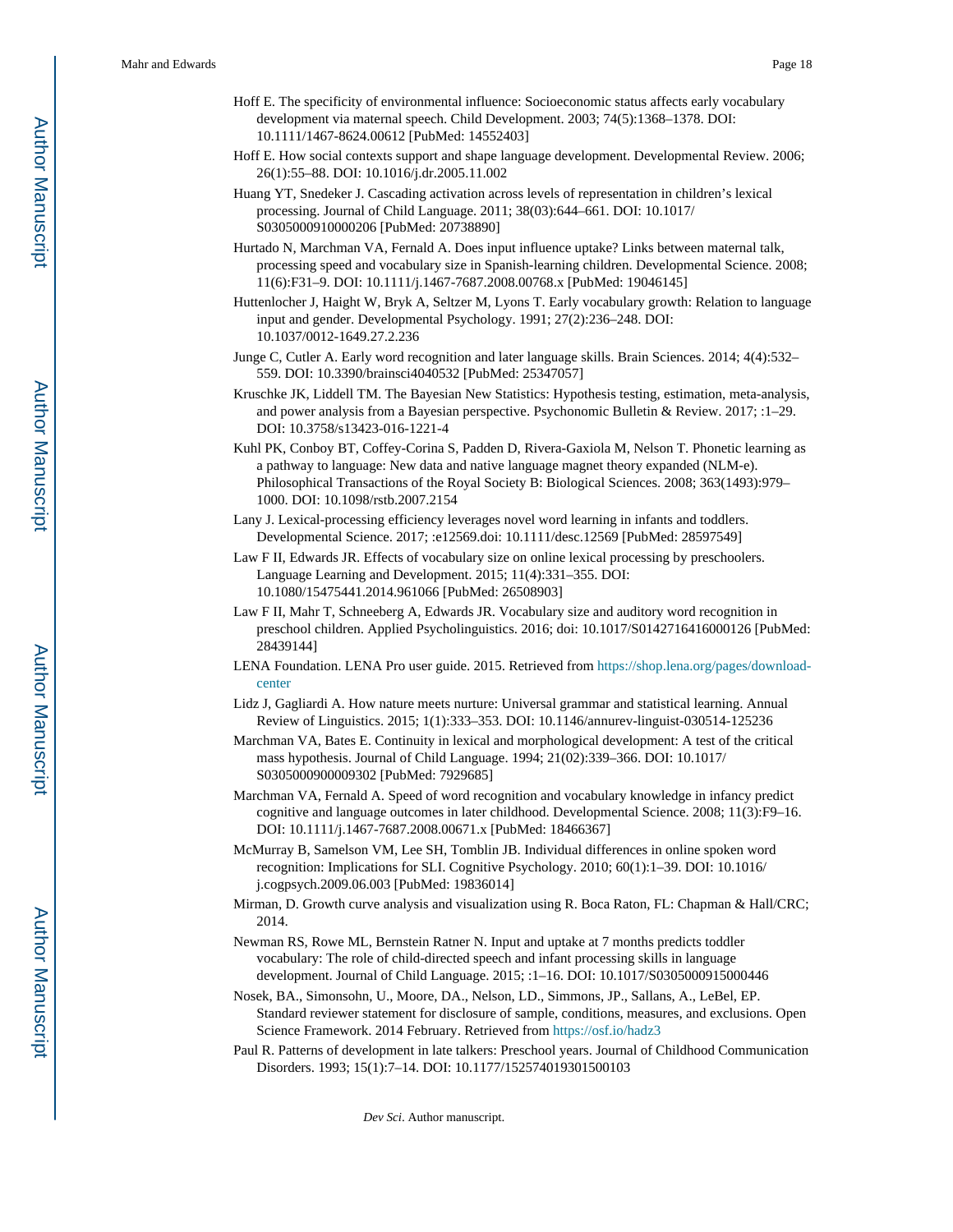- Rescorla L. Age 17 language and reading outcomes in late-talking toddlers: Support for a dimensional perspective on language delay. Journal of Speech, Language, and Hearing Research. 2009; 52:16– 30. DOI: 10.1044/1092-4388(2008/07-0171) [PubMed: 18723598]
- Rescorla L, Mirak J, Singh L. Vocabulary growth in late talkers: Lexical development from 2;0 to 3;0. Journal of Child Language. 2000; 27(2):293–311. [PubMed: 10967889]
- Rowe ML. A longitudinal investigation of the role of quantity and quality of child-directed speech in vocabulary development. Child Development. 2012; 83(5):1762–1774. DOI: 10.1111/j. 1467-8624.2012.01805.x [PubMed: 22716950]
- Rowe ML, Raudenbush SW, Goldin-Meadow S. The pace of vocabulary growth helps predict later vocabulary skill. Child Development. 2012; 83(2):508–525. DOI: 10.1111/j. 1467-8624.2011.01710.x [PubMed: 22235920]
- Rvachew S. Longitudinal predictors of implicit phonological awareness skills. American Journal of Speech-Language Pathology. 2006; 15(2):165–176. DOI: 10.1044/1058-0360(2006/016) [PubMed: 16782688]
- Scarborough, HS. Connecting early language and literacy to later reading (dis)abilities: Evidence, theory, and practice. In: Fletcher-Campbell, F.Soler, J., Reid, G., editors. Approaching difficulties in literacy development: Assessment, pedagogy, and programmes. London: SAGE; 2009. p. 23-39.
- Senechal M. Testing the home literacy model: Parent involvement in kindergarten is differentially related to grade 4 reading comprehension, fluency, spelling, and reading for pleasure. Scientific Studies of Reading. 2006; 10(1):59–87. DOI: 10.1207/s1532799xssr1001\_4
- Shankar, M. Empowering our children by bridging the word gap. Blog. 2014 June. Retrieved from <https://www.whitehouse.gov/blog/2014/06/25/empowering-our-children-bridging-word-gap>
- Tsao FM, Liu HM, Kuhl PK. Speech perception in infancy predicts language development in the second year of life: A longitudinal study. Child Development. 2004; 75(4):1067–1084. DOI: 10.1111/j.1467-8624.2004.00726.x [PubMed: 15260865]
- Vehtari A, Gelman A, Gabry J. Practical Bayesian model evaluation using leave-one-out crossvalidation and WAIC. Statistics and Computing. 2017; 27(5):1413–1432. DOI: 10.1007/ s11222-016-9696-4
- Wagenmakers EJ, Farrell S. AIC model selection using Akaike weights. Psychonomic Bulletin & Review. 2004; 11(1):192–196. DOI: 10.3758/BF03206482
- Wagner, R., Torgesen, J., Rashotte, C., Pearson, NA. Comprehensive Test of Phonological Processing. Second. Austin, TX: PRO-ED; 2013.
- Walley AC, Metsala JL, Garlock VM. Spoken vocabulary growth: Its role in the development of phoneme awareness and early reading ability. Reading and Writing. 2003; 16(1):5–20. DOI: 10.1023/A:1021789804977
- Weisleder A, Fernald A. Talking to children matters: Early language experience strengthens processing and builds vocabulary. Psychological Science. 2013; 24(11):2143–52. DOI: 10.1177/0956797613488145 [PubMed: 24022649]

Williams, KT. Expressive Vocabulary Test. Second. San Antonio, TX: Pearson Education; 2007.

Woodcock, RW., McGrew, KS., Mather, N. Woodcock-Johnson III. Itasca, IL: Riverside Publishing; 2001.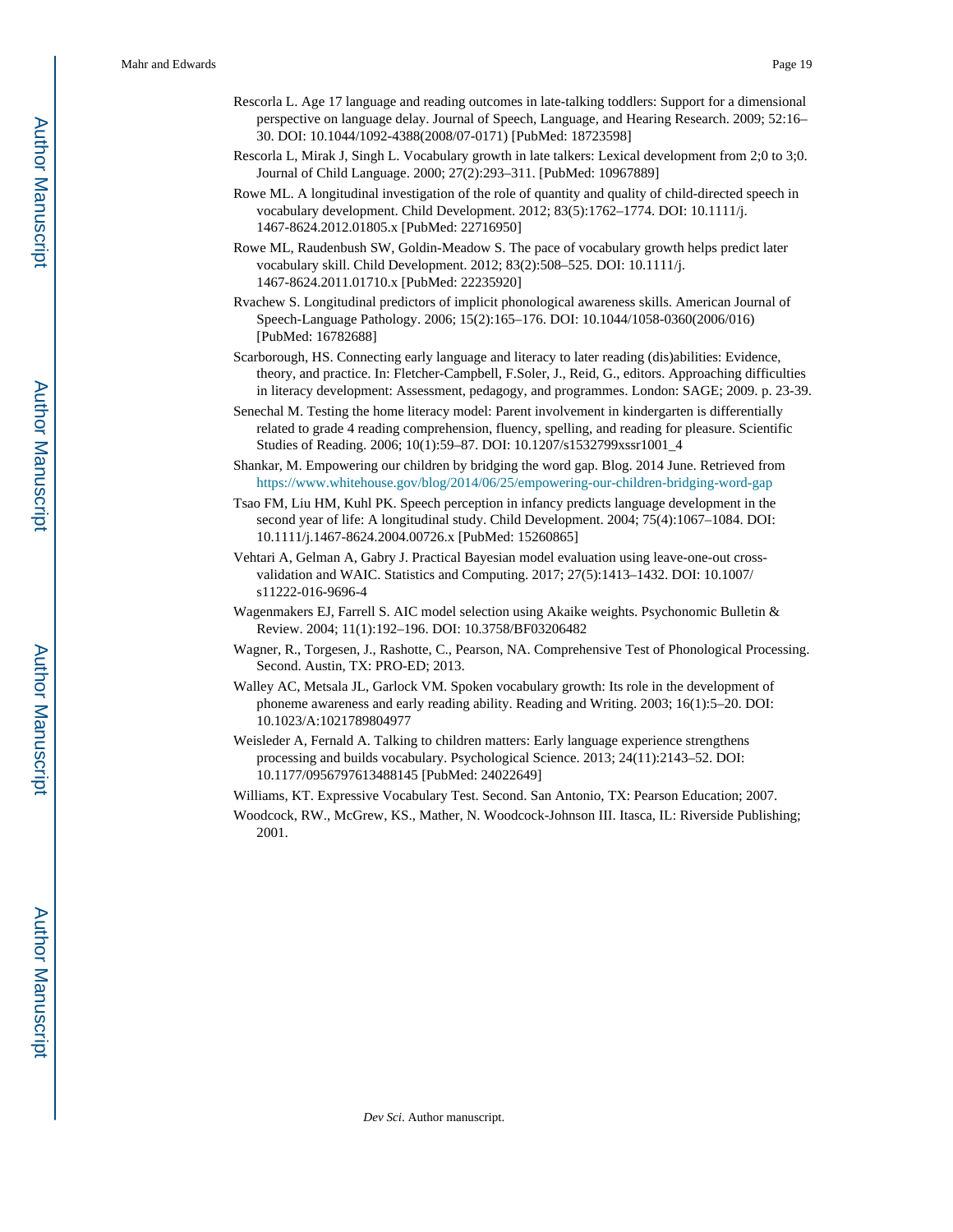## **Research highlights**

- **•** We examine how home language input and word recognition efficiency at 28–39 months predict vocabulary size one year later.
- **•** Word recognition efficiency does not constrain the effect of home language input on word learning at this age.
- **•** Receptive vocabulary is more sensitive to variability in language input and lexical processing than expressive vocabulary.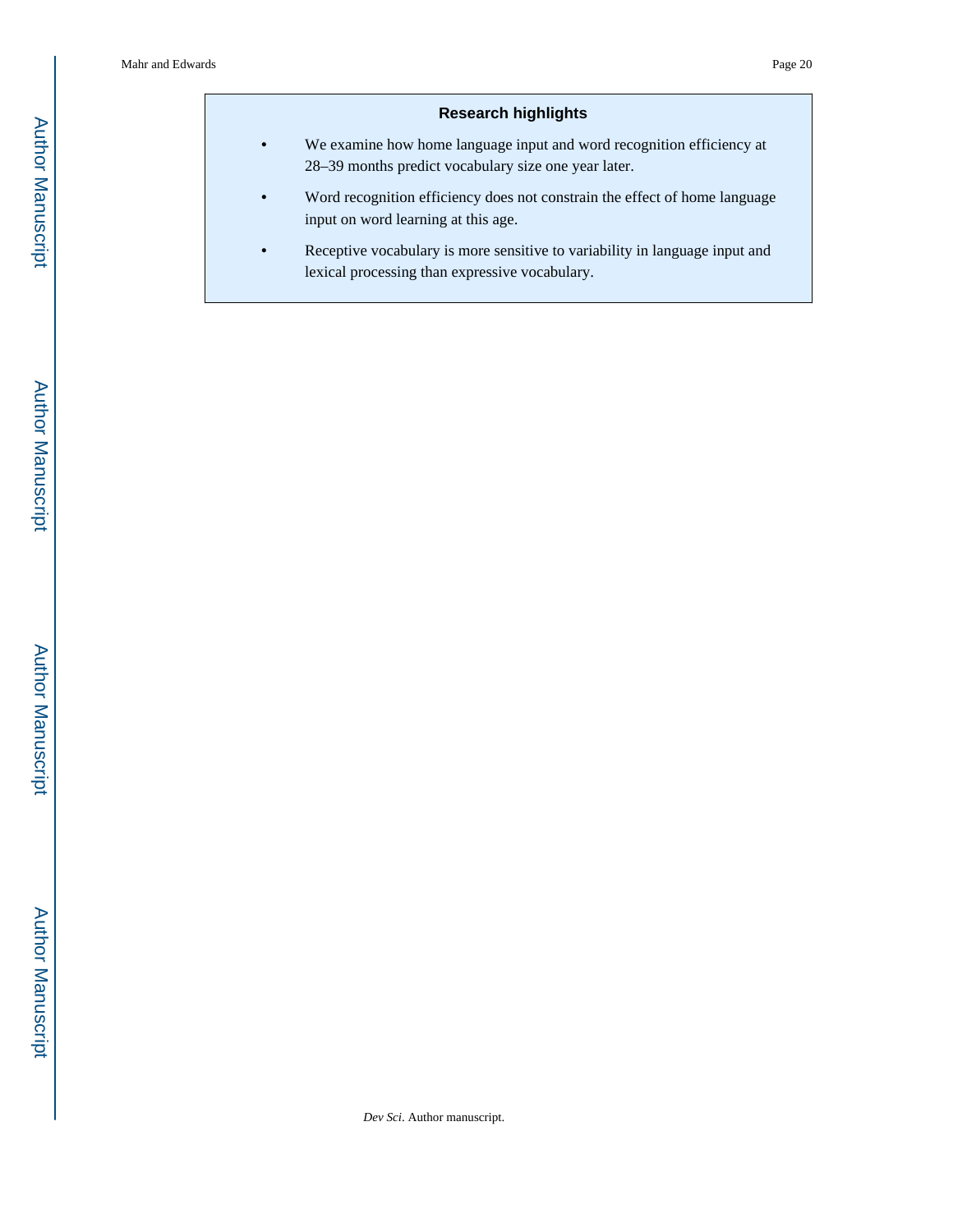Mahr and Edwards Page 21



## **Figure 1.**

Spaghetti plot of raw individual accuracy growth curves for 109 participants. Each light line represents the observed proportion of looks to the target image over time for one participant. The darker line represents the average of the growth curves.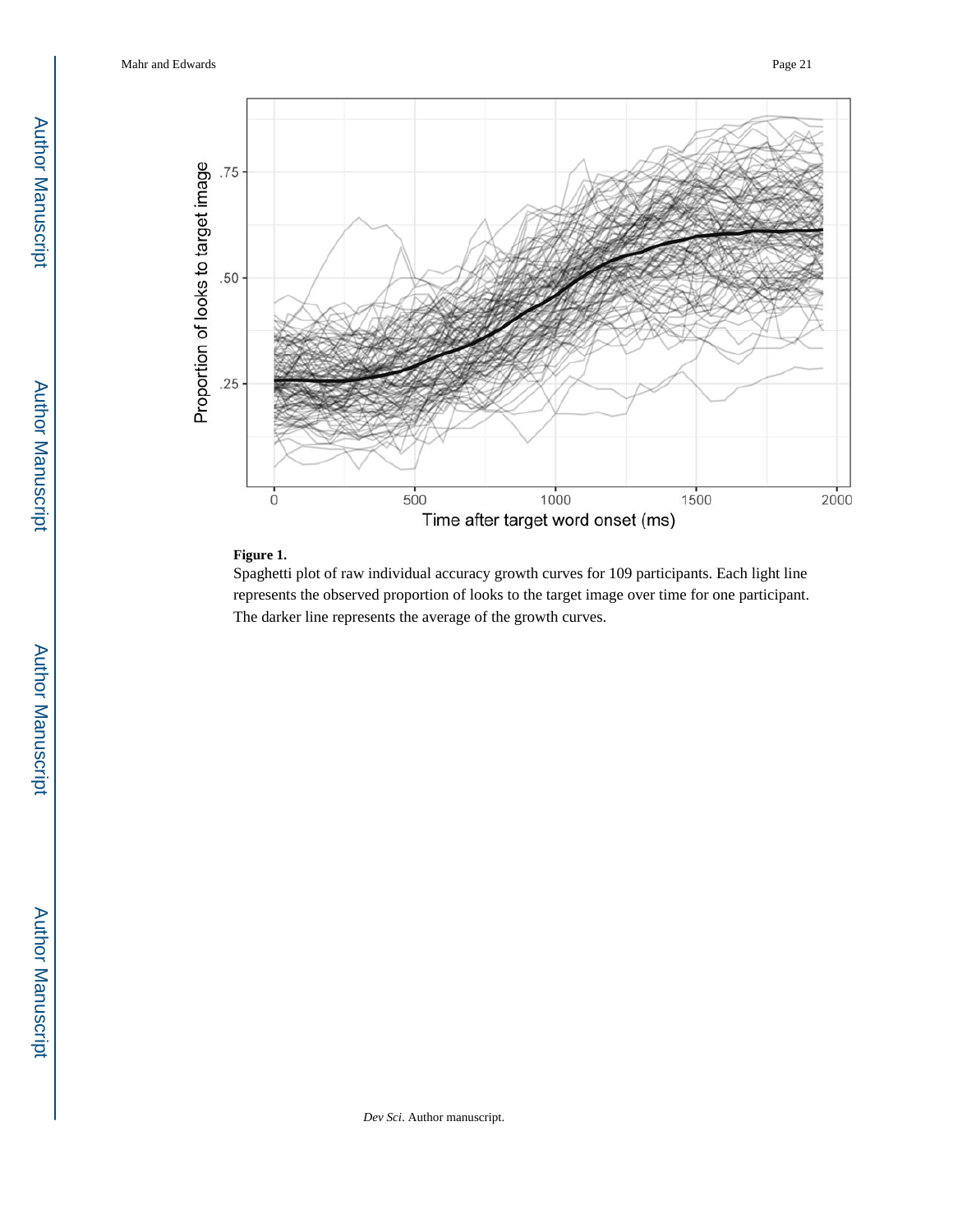Mahr and Edwards Page 22



# **Figure 2.**

Model-fitted accuracy growth curves for participants grouped by linear-time coefficients. Participants were divided into tertiles. Light lines represent model-estimated growth curves for individual children and dark lines represent the average of growth curves within each facet.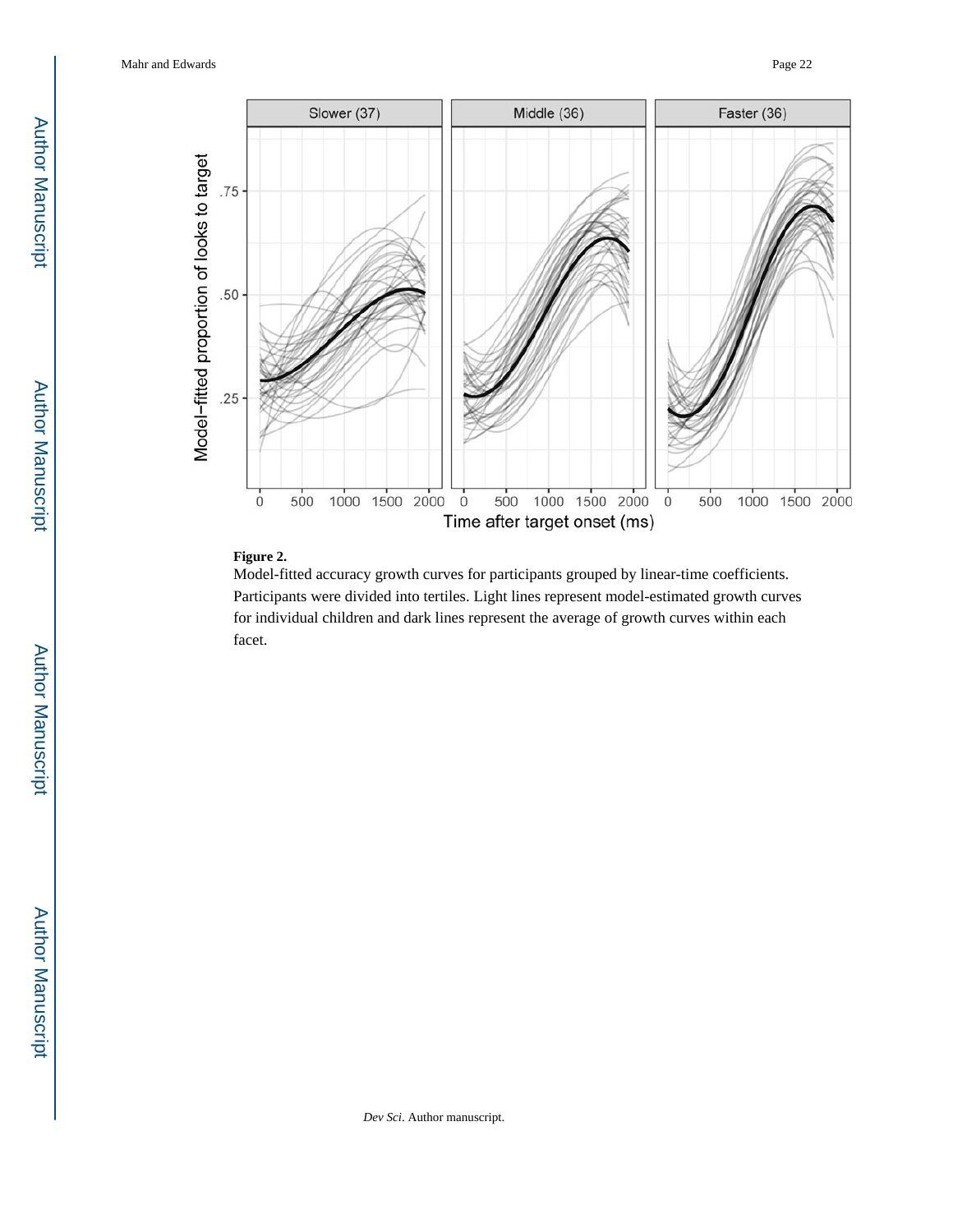

## **Figure 3.**

Regression models for expressive vocabulary. The heavy line in each plot represents the median of the posterior distribution of the model. Light lines represent 500 random draws from the posterior. The lines are included to depict uncertainty of the modeled relationship.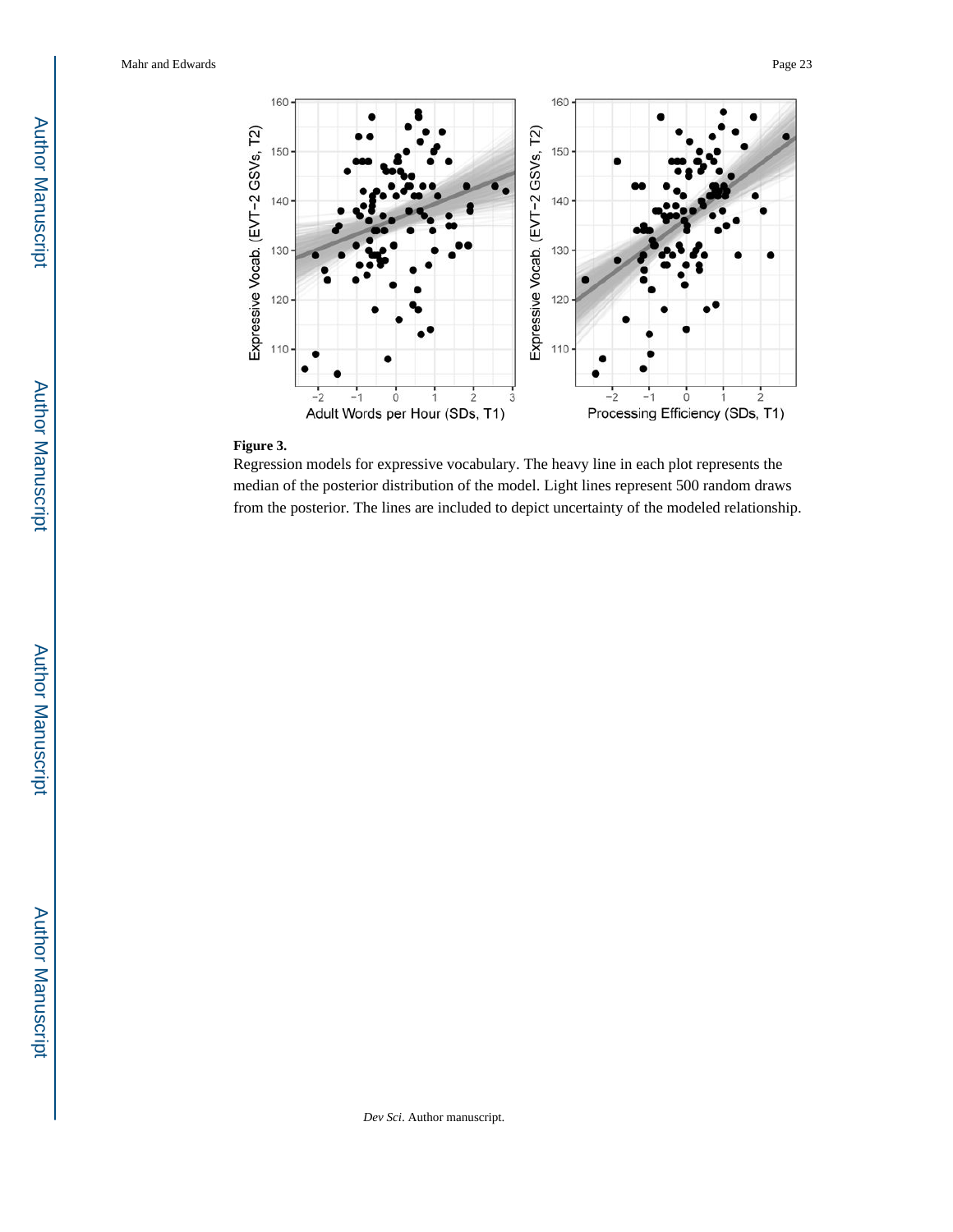

## **Figure 4.**

Regression models for receptive vocabulary. The heavy line in each plot represents the median of the posterior distribution of the model. Light lines represent 500 random draws from the posterior. The lines are included to depict uncertainty of the modeled relationship.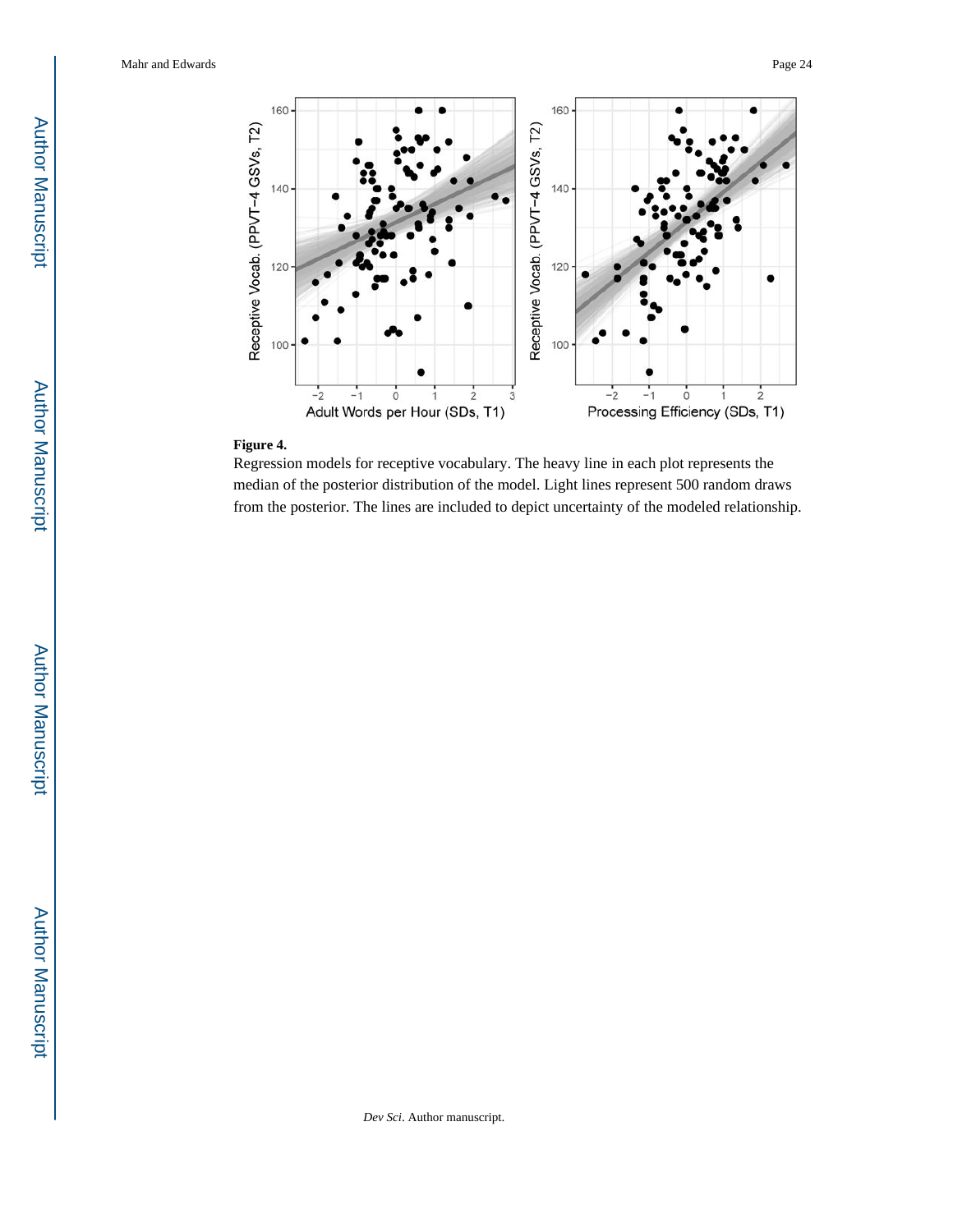

#### **Figure 5.**

Posterior median and 95% and 90% uncertainty intervals for the vocabulary effects and effect differences.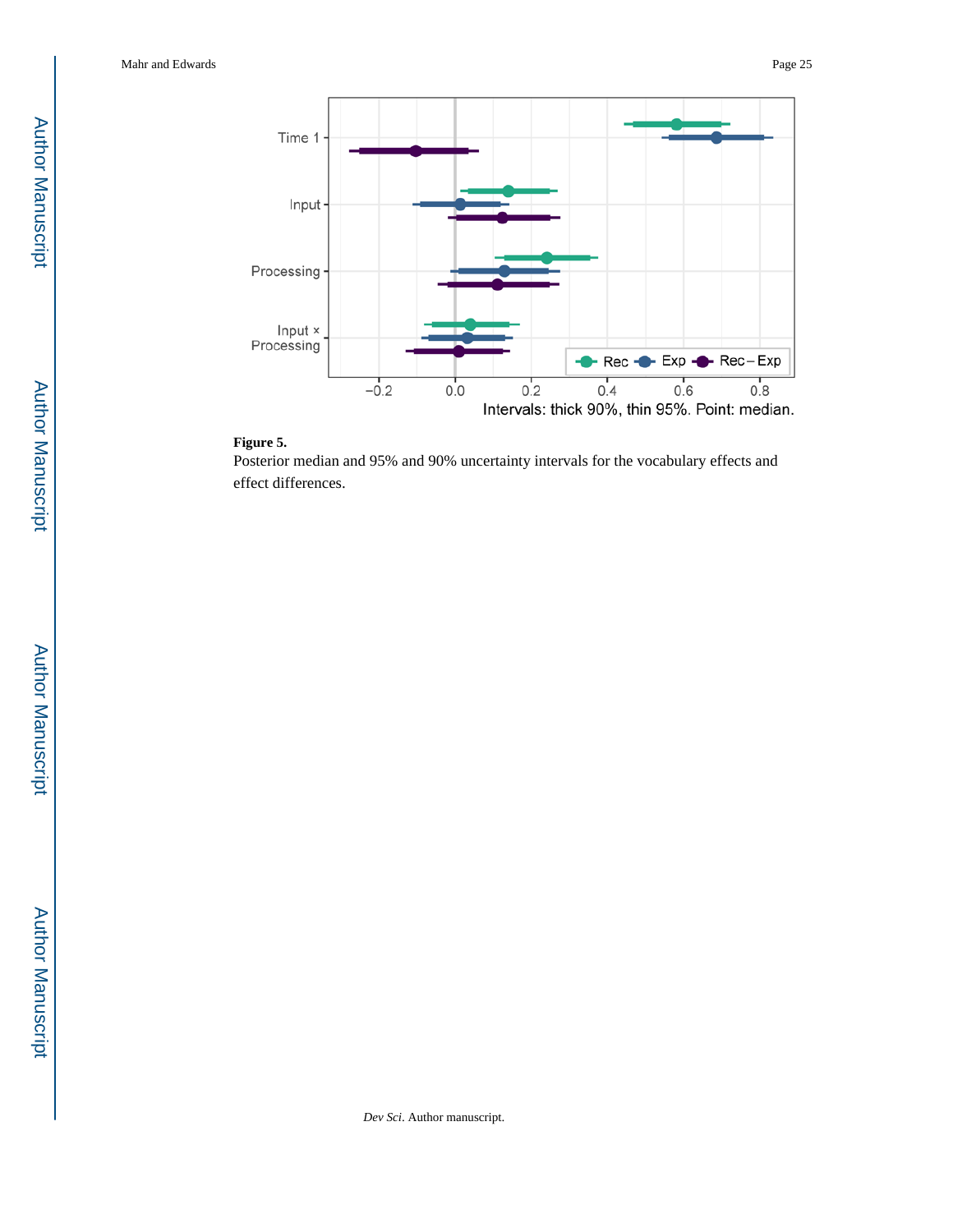Summary statistics for Time 1 and Time 2 ( $N = 109$ ).

| Time | <b>Measure</b>                | Mean   | <b>SD</b> | Range       |
|------|-------------------------------|--------|-----------|-------------|
| 1    | Age (months)                  | 32.9   | 3.4       | $28 - 39$   |
|      | Hourly Adult Word Count       | 1207.0 | 467.6     | 112-2531    |
|      | Exp. Vocab. (EVT-2 GSVs)      | 118.9  | 11.6      | $81 - 148$  |
|      | Exp. Vocab. (EVT-2 Standard)  | 118.4  | 14.2      | $81 - 160$  |
|      | Rec. Vocab. (PPVT-4 GSVs)     | 109.2  | 16.6      | $70 - 151$  |
|      | Rec. Vocab. (PPVT-4 Standard) | 116.0  | 15.6      | $84 - 153$  |
| 2    | Age (months)                  | 45.1   | 3.5       | $39 - 52$   |
|      | Exp. Vocab. (EVT-2 GSVs)      | 136.4  | 11.4      | $105 - 158$ |
|      | Exp. Vocab. (EVT-2 Standard)  | 119.8  | 14.6      | $80 - 155$  |
|      | Rec. Vocab. (PPVT-4 GSVs)     | 131.4  | 14.3      | $93 - 160$  |
|      | Rec. Vocab. (PPVT-4 Standard) | 121.8  | 13.9      | $90 - 151$  |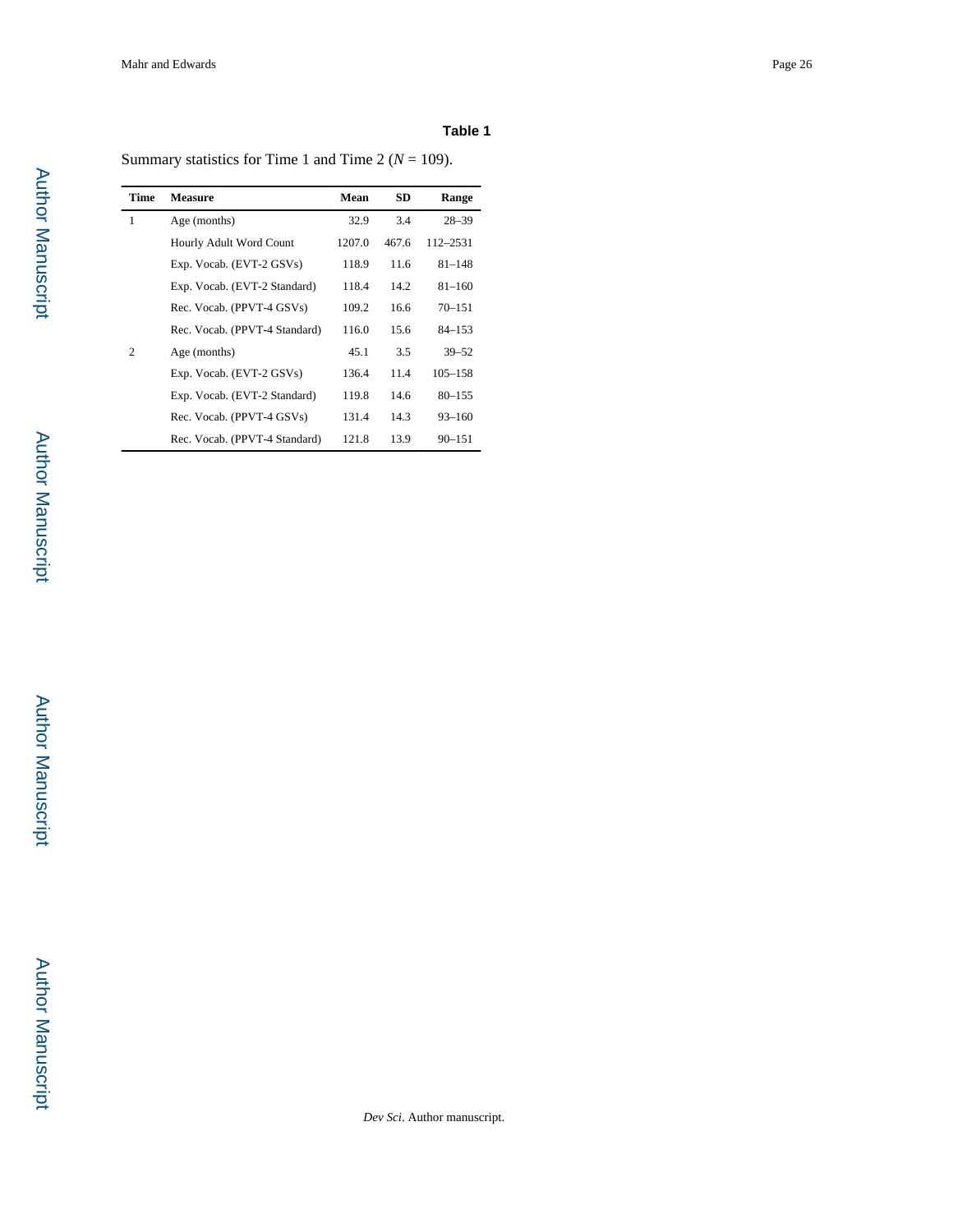# Correlations among Time 1 measurements.

|                         | Age (months) |     | EVT-2 GSVs PPVT-4 GSVs | <b>Processing efficiency</b> |
|-------------------------|--------------|-----|------------------------|------------------------------|
| EVT-2 GSVs              | .40          |     |                        |                              |
| PPVT-4 GSVs             | .50          | .79 |                        |                              |
| Processing efficiency   | .31          | .53 | .47                    |                              |
| Hourly adult word count | $-.12$       | .34 | .24                    | .24                          |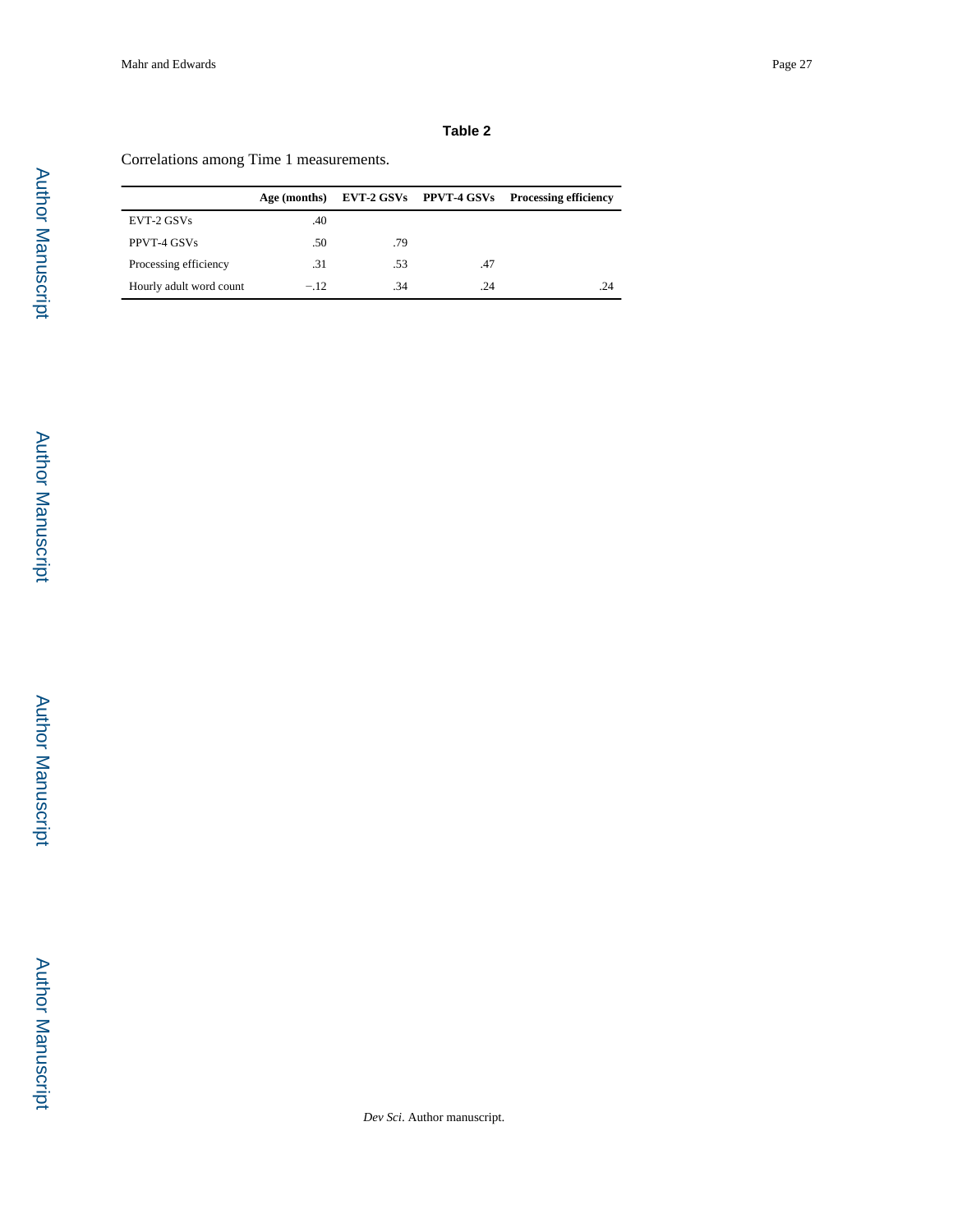Model comparisons for expressive vocabulary.

| <b>Predictors</b>                                     | $WAIC \pm SE$  | <b>Akaike Weight</b> |
|-------------------------------------------------------|----------------|----------------------|
| T1                                                    | $205.1 + 14.5$ | .388                 |
| $T1 + Processing$                                     | $205.6 + 14.9$ | .301                 |
| $T1 + Input$                                          | $207.2 + 14.4$ | .138                 |
| $T1 + Input + Processing$                             | $207.3 + 14.8$ | .127                 |
| $T1 + Input + Processing + (Input \times Processing)$ | $209.4 + 14.8$ | .046                 |
| $Input + Processing$                                  | $283.3 + 14.6$ | .000                 |